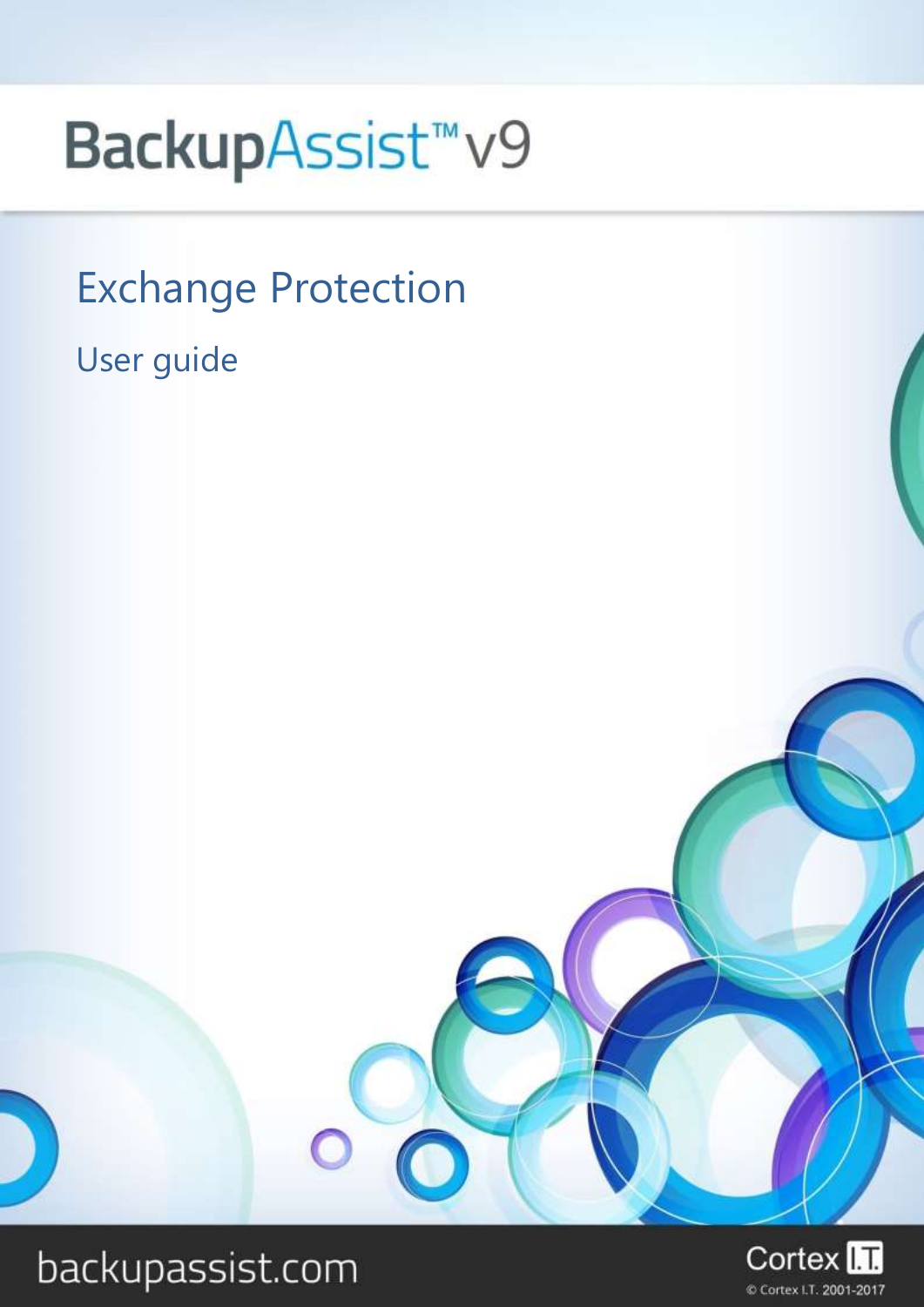# **Contents**

| 1.             |  |
|----------------|--|
|                |  |
|                |  |
|                |  |
| 2.             |  |
|                |  |
|                |  |
|                |  |
| 3 <sub>1</sub> |  |
|                |  |
|                |  |
|                |  |
|                |  |
|                |  |
| 4.             |  |
| 5.             |  |
| 6.             |  |
|                |  |
|                |  |
|                |  |
|                |  |
|                |  |
|                |  |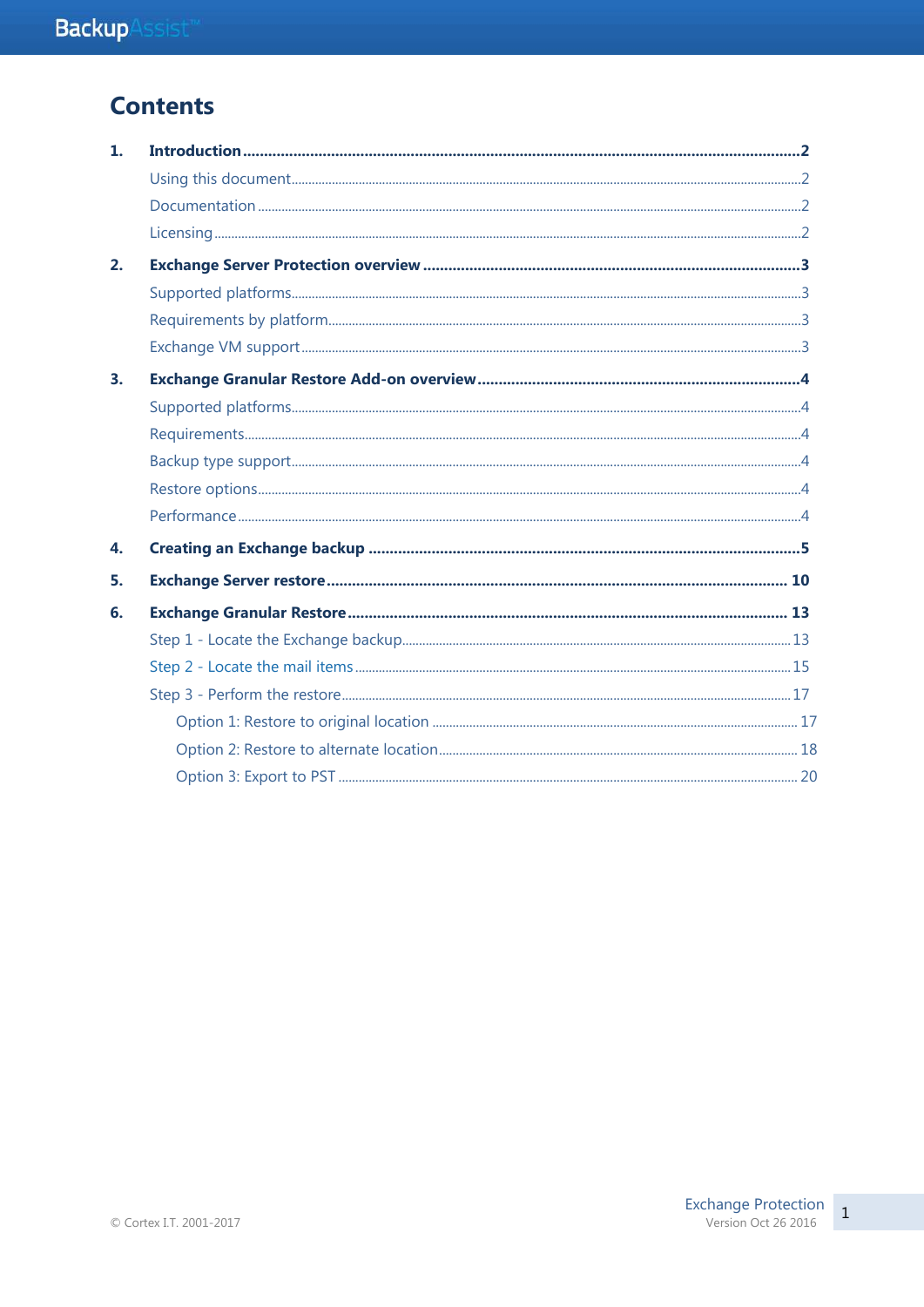# 1. Introduction



BackupAssist provides comprehensive Exchange Protection by creating backups that can be used to restore an Exchange Server, an Exchange information store database, Exchange storage groups, mailboxes and individual mail items like emails, contacts and appointments.

BackupAssist *Exchange Protection* uses the three standard backup types: File Protection, File Archiving and System Protection.

These backups can be used to:

- Restore your Exchange Server and databases using the *Integrated Restore Console*.
- Restore individual mail items using the *Exchange Granular Restore console*.

# Using this document

This Exchange Protection user guides explain how to back up your Exchange Server, and how to restore an Exchange Server or individual mail items.

If you want to perform an Exchange Server restore, see the [Exchange Server restore](#page-10-0) section

This restore uses the Integrated Restore Console, which is a standard BackupAssist feature.

If you want to restore mail items, see the [Exchange Granular restore](#page-13-0) section.

This restore uses Exchange Granular Restore, and requires an Exchange Granular Add-on license.

### Documentation

This guide provides a comprehensive guide to Exchange Protection and can be used in conjunction with other BackupAssist guides.

- To protect individual Exchange mailboxes, see the **Exchange Granular Restore Quick Start guide**.
- For information on the BackupAssist Backup tab, see the **Backup Tab user quide.**

### **Licensing**

Exchange Servers can be backed up using System Protection, File Protection and Files Archiving backups. Exchange Servers can be restored using the Integrated Restore Console. These features require a BackupAssist license, once the initial trial period has expired.

Exchange Granular Restore Console requires the *Exchange Granular Restore Add-on* license. Please contact your local BackupAssist reseller or distributor for pricing information, or visit [www.BackupAssist.com.](http://www.backupassist.com/)

For instructions on how to activate / deactivate license keys, visit our [Licensing BackupAssist page.](http://www.backupassist.com/education/v9/backupassist/backupassist-licensing-guide.html)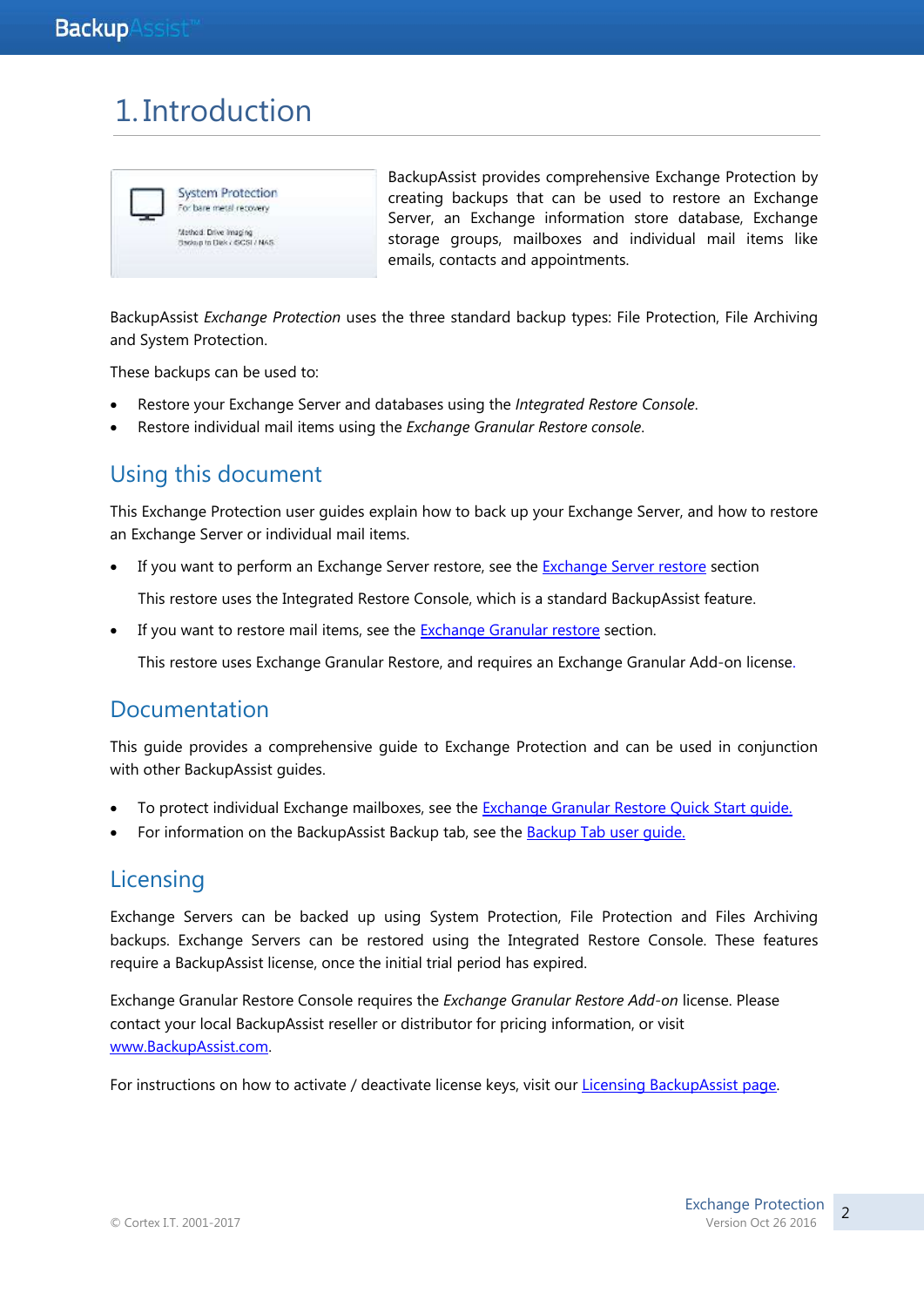# 2. Exchange Server Protection overview

BackupAssist *File Protection*, *File Archiving* and *System Protection* backups use the Microsoft Volume Shadow Copy service (VSS) to back up your Exchange Server while it is running. BackupAssist can use these backups to perform a complete restore of your Microsoft Exchange Server or storage groups.

### Supported platforms

To back up and restore your Exchange Server databases using BackupAssist you need:

- Windows Server 2008 / 2008R2 or 2012 / 2012R2 / 2016 (from v9.5, does not include CSV support)
- Windows Small Business Server (SBS) 2008 or 2011
- Microsoft Exchange Server 2007, 2010, 2013 and 2016 (from v9.2)

### Requirements by platform

The tables below are a reference for the combinations of Windows operating systems and Exchange Servers that can be used to provide Exchange Server Protection using BackupAssist. Windows Server VSS support for BackupAssist backup types: required for Exchange database backups.

|                        | <b>Windows 7, 8.1 &amp;</b><br><b>10</b> | <b>Windows</b><br>2008/R2 | <b>Windows</b><br>2012/R2 | <b>Windows 2016</b><br>(from v9.5) |
|------------------------|------------------------------------------|---------------------------|---------------------------|------------------------------------|
| <b>File Protection</b> |                                          |                           |                           |                                    |
| <b>File Archiving</b>  | ×                                        |                           |                           |                                    |
| <b>System</b>          | ×                                        |                           |                           |                                    |

### <span id="page-3-0"></span>Exchange VM support

When backing up a Hyper-V guest with an Exchange Server, enter the authentication information for that guest into the **Exchange VM Detection** tab on the **Selection** screen when you create the job. With these credentials, BackupAssist can detect what guests have an Exchange Server, and list the EDB files available for each guest when you perform a restore using the Exchange Granular Restore console.

| <b>Selections</b>                   | <b>Files and Applications</b> | Exchange VM Detection                                                                                                                                                                         |  |
|-------------------------------------|-------------------------------|-----------------------------------------------------------------------------------------------------------------------------------------------------------------------------------------------|--|
|                                     |                               |                                                                                                                                                                                               |  |
| Destination media                   |                               | Authentication account for Hyper-V quests running Exchange                                                                                                                                    |  |
| Schedule                            |                               | If your backup job contains a Hyper-V guest with an Exchange Server, the authentication<br>information for the quest should be entered below. With these credentials, BackupAssist can detect |  |
| Set up destination                  |                               | what quests have an Exchange Server, and list the EDB files available for each quest when you<br>perform a restore using the Exchange Granular Restore console,                               |  |
|                                     |                               |                                                                                                                                                                                               |  |
|                                     | Username:                     |                                                                                                                                                                                               |  |
|                                     | Password:                     |                                                                                                                                                                                               |  |
| Mail server<br><b>Notifications</b> |                               | This password should never expire.                                                                                                                                                            |  |
| Prepare media                       | Domain:                       | w                                                                                                                                                                                             |  |

#### **Figure 1: Selection screen - for an Exchange Server on a Hyper-V guest**

**The Exchange VM Detection tab appears when the Hyper-V role is installed and running on the** server. If you back up multiple guests, each one should have the same username and password. The Hyper-V process is automated but the restore requires both the *Exchange Granular Restore Add-on and the Hyper-V Granular Restore Add-on* licenses.

3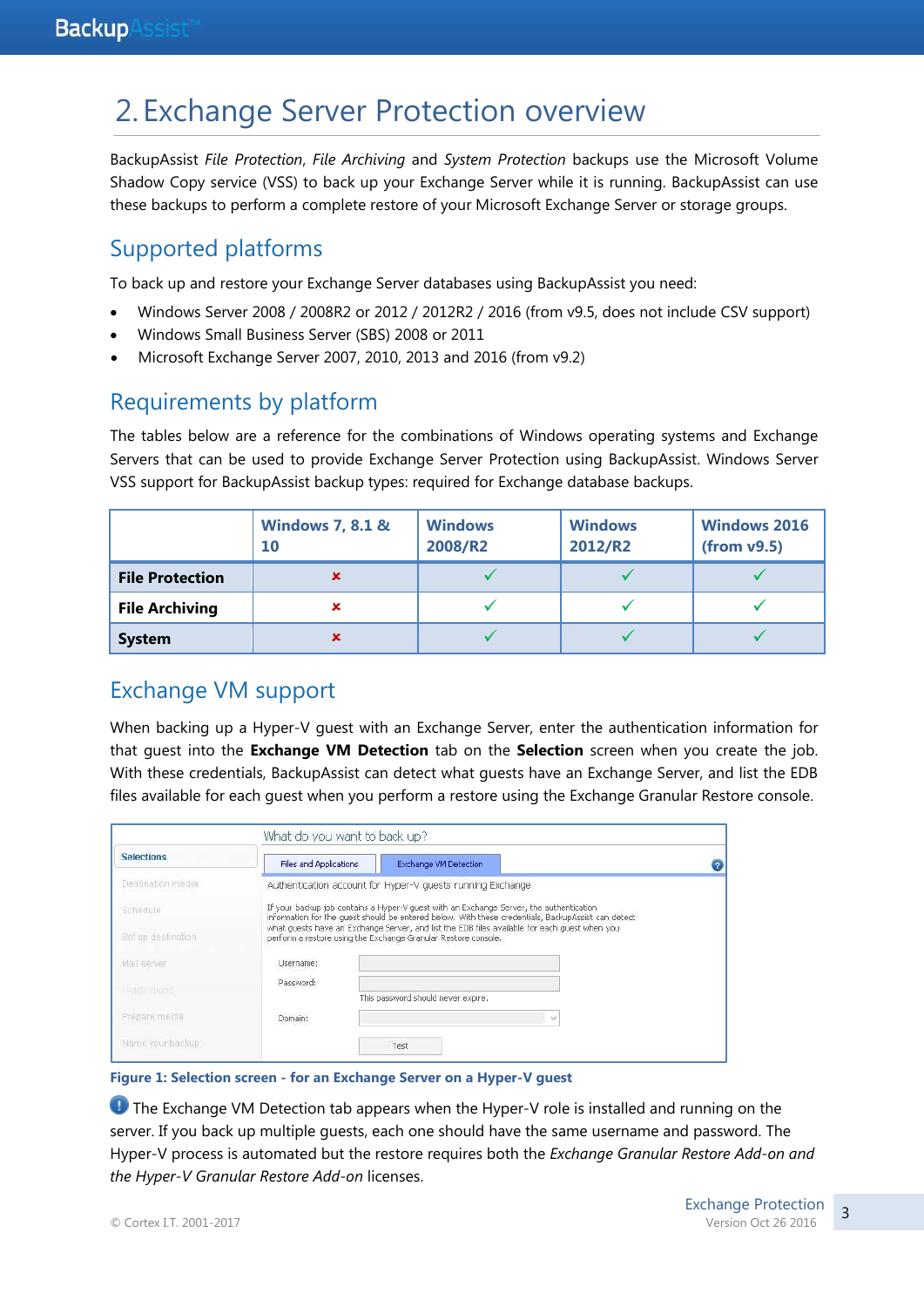# 3. Exchange Granular Restore Add-on overview

The Exchange Granular Restore (EGR) console allows you to restore mail items using *Direct Exchange Injection*. The backups used can be created by *System Protection*, *File Protection* or *File Archiving*. This means the backup you use to protect your Exchange Server can also be used to restore mail items.

# Supported platforms

Exchange Granular Restore supports the following versions of Microsoft Exchange:

- Exchange Server 2016 (from v9.2)
- Exchange Server 2013
- Exchange Server 2010
- Exchange Server 2007

# **Requirements**

- BackupAssist 7.2 or later must be installed on the Exchange Server.
- RAM: 256-1024 MB, depends on mail store size and OS version
- May require free space on disk 1.5x the size of mail data being processed.

# Backup type support

Exchange Granular Restore supports the following backup types:

- System Protection
- File Protection
- File Archiving

# Restore options

The Exchange Granular Restore Add-on can restore the following items:

- Mailboxes, mail folders and emails (cannot be encrypted)
- Folders
- File attachments
- Contacts, Notes, Tasks and appointments

Journals, emails attached in other emails and embedded email objects are currently not supported.

# **Performance**

Exchange Granular Restore is tested for optimal performance up to the following dataset sizes.

- Database size: 500 Gb / Mailbox size: 100 Gb
- Number of messages in one mailbox 100,000, in the database 2,000,000.
- Number of mailboxes in the database: 2,000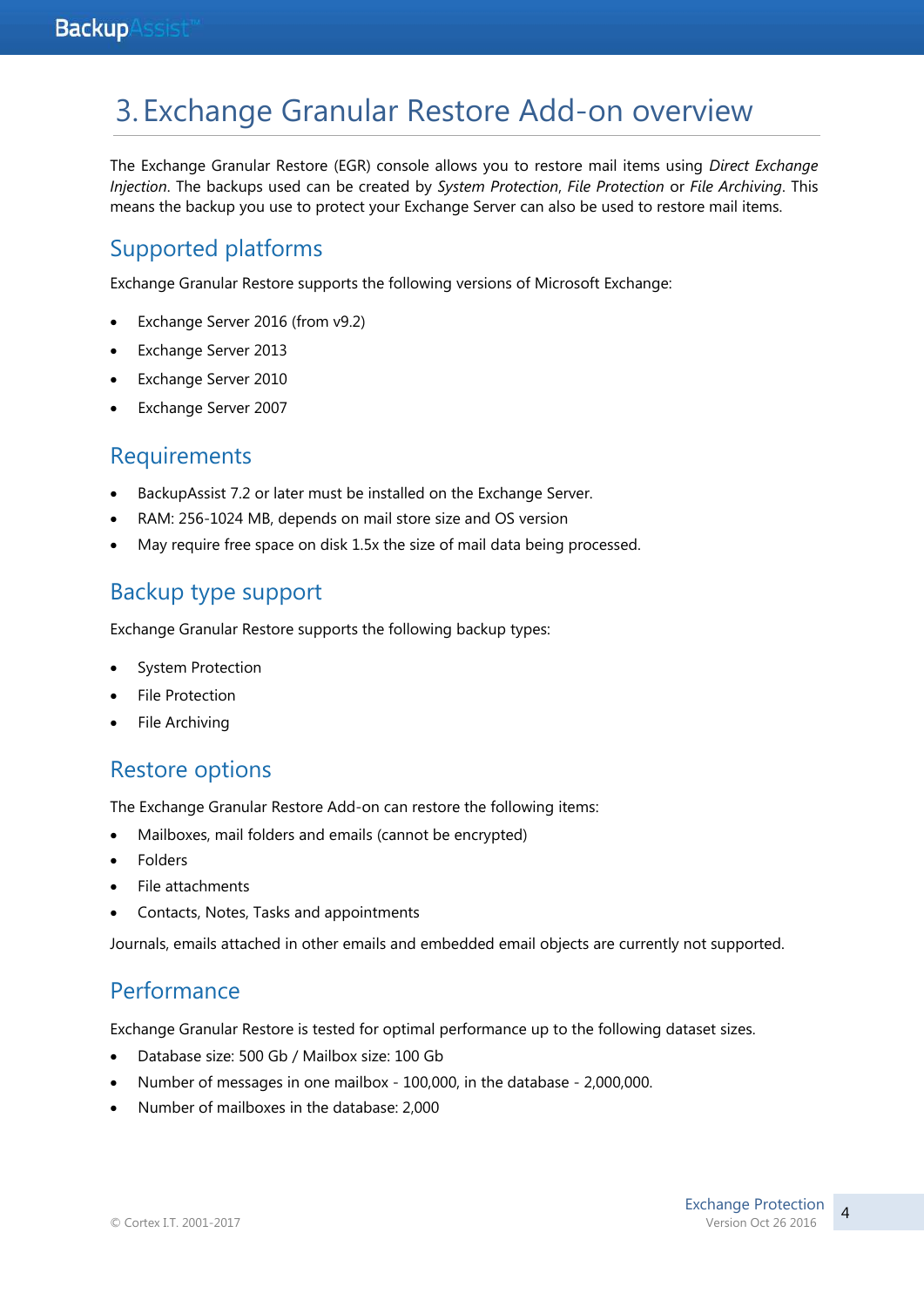# 4.Creating an Exchange backup



The following instructions describe how to create an Exchange Server backup job, using BackupAssist. These backups can be used to restore your Exchange Server as explained in [section 5,](#page-10-0) and to restore individual mail items as explained in [section 6.](#page-13-0)

To **enable the Exchange 2007 VSS writer**, please refer to this [blog article.](http://www.backupassist.com/blog/support/how-to-enable-the-exchange-vss-writer/)

To **back up Exchange on a Hyper-V guest for EGR**, review the [Exchange VM Detection section](#page-3-0)

Launch BackupAssist and follow the steps outlined below:

- 1. Select the **Backup** tab, and click **Create a new backup Job**
- 2. Select **System Protection, File Protection** or **File Archiving**.

The following instructions use *System Protection* to explain the Exchange VSS back up process.





Back up instructions specific to each backup type, can be found in these user guides:

- BackupAssist System Protection [System Protection user guide](http://www.backupassist.com/education/v9/backupassist/system-protection-guide.html)
- BackupAssist File Protection [File Protection user guide](http://www.backupassist.com/education/v9/backupassist/file-protection-guide.html)
- **BackupAssist File Archiving File Archiving user quide**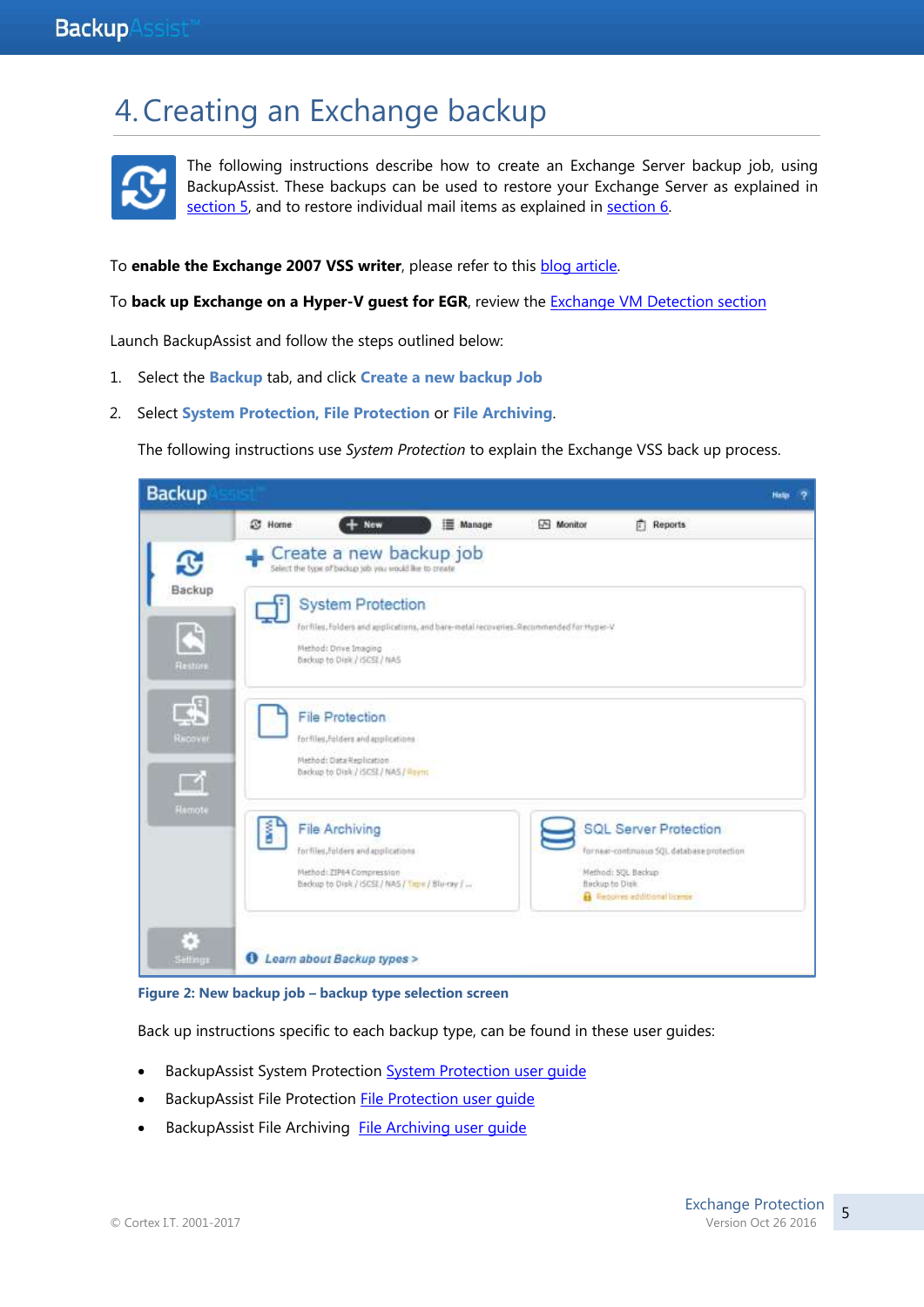#### 3. **Selections**

The selections screen is used to select the data and applications that you would like to back up. Any local Exchange Servers detected will be displayed here as application containers.

An **Exchange VM Detection** tab will be available if you are backing up an Exchange VM guest.

You can select an entire VSS application or choose individual components. To back up your Exchange Server, select the Microsoft Exchange container.

If your local Exchange Server is not listed in the *Selections* screen, try restarting Exchange and the VSS service and click the *Refresh* button in BackupAssist.



**Figure 3: New backup job – Exchange Server VSS selection**

- For System Protection backups, VSS applications will be backed up as part of a *Backup up the Entire System* selection. In the example above, *Back up selected items only*, was chosen and the Exchange Server application container was selected.
- To learn how to create a bare-metal backup using System Protection (for use in a recovery), see the **System Protection user quide.**
- For File Protection, File Archiving and System Protection backups, the top level *Microsoft Exchange* and *Exchange Server* application containers should be selected.

#### 4. **Destination media**

The destination screen is used to select the type of media that you want to back your data up to. This step's name will change to the media type selected, when you click next.

Select a device for your backup destination, and click **Next.**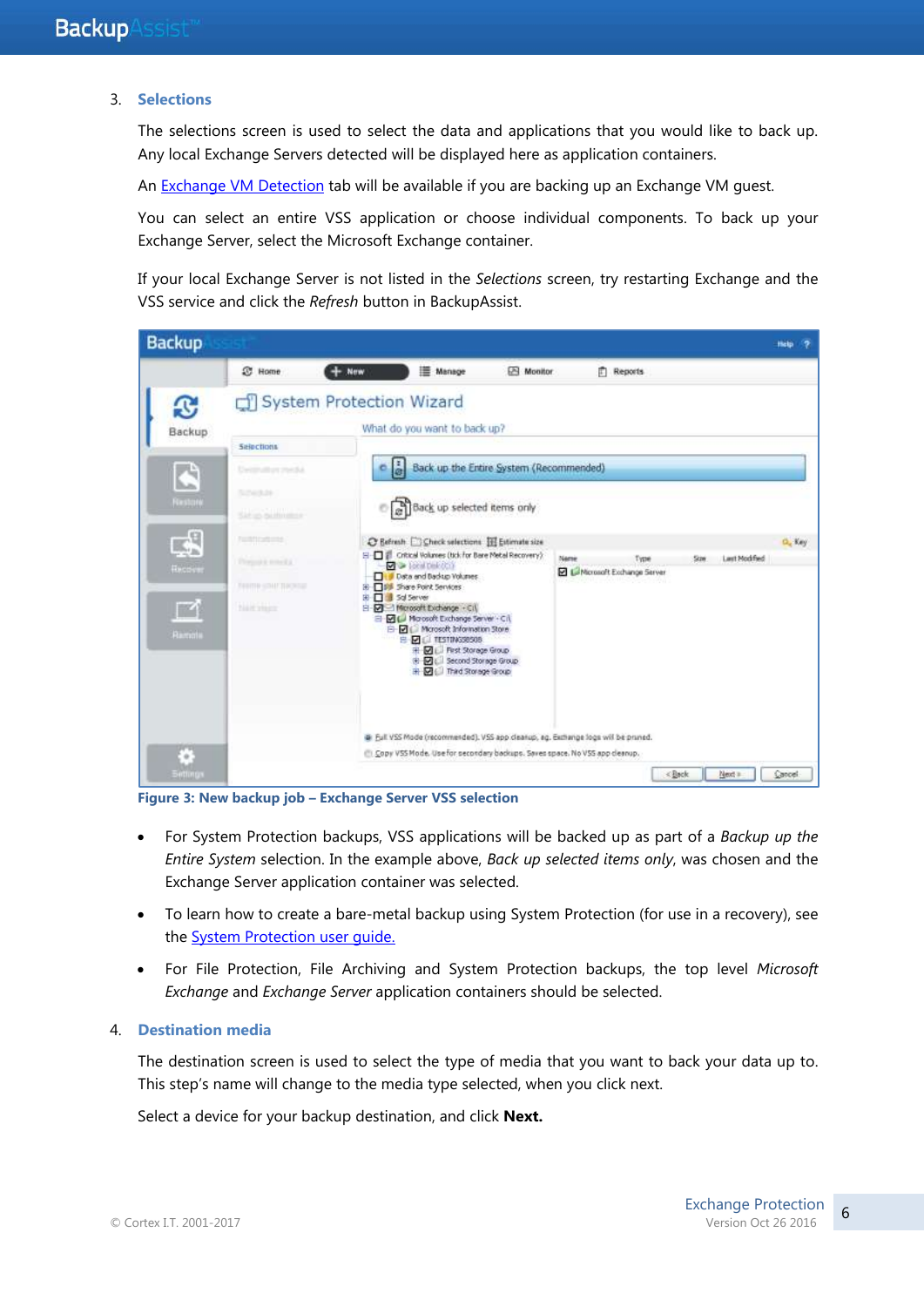#### 5. **Schedule**

This screen is used to select when and how you would like the backup job to run, and how long you would like the backup to be retained for.

A selection of pre-configured schedules, called schemes, will be displayed.

- The schemes available will depend on the type of destination media selected in step 4.
- Clicking on a scheme will display information about the schedule used.

Select an appropriate scheme, and click **Next**.

For detailed information on scheduling options and customizations, see the [Backup tab user guide.](http://www.backupassist.com/education/v9/backupassist/backup-tab-guide.html)

#### 6. **Set up destination**

This screen is used to configure the location of the media selected in step 4.

The options presented will change with the type of media selected.

If you are using a *Local media & Local network* destination, a *Check destination* button will be available to check your backup destination for possible problems. After the checks have been completed, the results can be viewed by selecting the *Report* link. If you are using *Removable media* destinations, these checks are performed when you select *Prepare* on the *Prepare Media* step.

| <b>Backup</b>                                      |                                                                                                                                   |                                                                                                                                                                                                                                                                                                                                                                                                                                                                                                                                                                                                                                                                                                                                                                                                                                        | Help<br>۰ |
|----------------------------------------------------|-----------------------------------------------------------------------------------------------------------------------------------|----------------------------------------------------------------------------------------------------------------------------------------------------------------------------------------------------------------------------------------------------------------------------------------------------------------------------------------------------------------------------------------------------------------------------------------------------------------------------------------------------------------------------------------------------------------------------------------------------------------------------------------------------------------------------------------------------------------------------------------------------------------------------------------------------------------------------------------|-----------|
|                                                    | <b>C</b> Home                                                                                                                     | $+$ New<br>Manage<br>Monitor<br><b>Reports</b><br>血                                                                                                                                                                                                                                                                                                                                                                                                                                                                                                                                                                                                                                                                                                                                                                                    |           |
| £.<br>Backup                                       |                                                                                                                                   | System Protection Wizard<br>Data container volume (External disk) settings                                                                                                                                                                                                                                                                                                                                                                                                                                                                                                                                                                                                                                                                                                                                                             |           |
| C<br>Restors<br>鸟<br><b>Recover</b><br>Remote<br>3 | Line tomm<br>Selections<br>External disk<br>Schedule<br>Set up destination<br>Figura mida<br>Name your backup<br><b>Niot must</b> | Warn when backups exceed   90   % of the total capacity of the destination.<br>Where are your hard drives connected?<br>Drive letter:<br>Detect<br>٠<br>Path on drive: 'BackupAssist\%JOB_NAME%\<br>Insert variable.<br>ш<br>Safely eject the hard drive after the backup has completed<br>U Back up to my prepared media, even if it is at the wrong drive letter<br>Settings for Data container:<br>$0.0 -$<br>Container size (GB):<br>Use all available space<br>(4) A Data container's size cannot be changed after it has been created.<br>How many disks do you have for your backups?<br>Number of disks for daily backups:<br>$2 - 1$<br>Backup history storage<br>W. Use all available space for backup history<br>Manually manage space for backup history<br>Bootable Backup Media<br>Make mediabootable with RecoverAssist |           |
| Settings                                           |                                                                                                                                   | $<$ Back<br>Next >                                                                                                                                                                                                                                                                                                                                                                                                                                                                                                                                                                                                                                                                                                                                                                                                                     | Cancel    |

**Figure 4: New backup job - Set up destination**

Configure your backup destination, and click **Next**.

**Mail Server**: If you have not configured an SMTP mail server for BackupAssist, you will be prompted to provide those details after the backup destination step has been completed.

7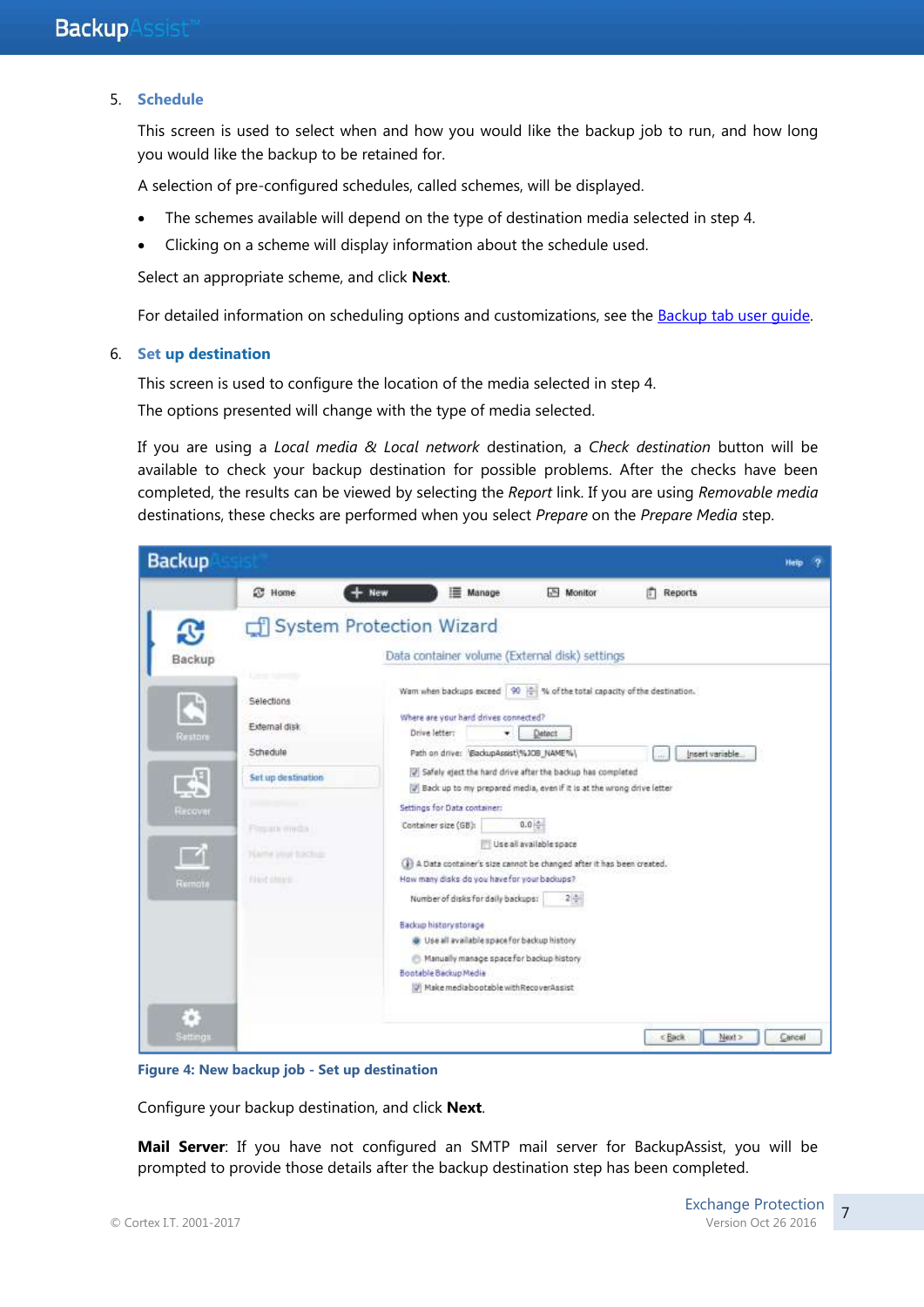#### 7. **Notifications**

Once a backup job has completed, BackupAssist can send an email to inform selected recipients of the result. This email notification can be enabled during the creation of a backup job, if the mail server has been configured.

To send email notifications, you will need to configure an SMTP mail server for BackupAssist. See the BackupAssist settings section to learn more or the Backup tab user quide for instructions.

To enable email notifications:

- a. Select, **Add an email report notification.**
- b. Enter recipients into the **Send reports to this email address** field.
- c. Enter recipients into the **Also send reports to this email address** field. You can then select the condition under which the email should be sent, using the drop-down box.

After the backup job has been created, you can modify the notifications by adding and removing recipients, setting additional notification conditions and including print and file notification types.

To learn more about notification options, see the **Backup tab user quide**.

#### 8. **Prepare media:**

If you selected a portable media device as your backup destination, you will be given the option to prepare and label the media. The label allows BackupAssist to recognize the media and ensure that the correct media is being used on the correct day.

For example, if you put an RDX drive in on Tuesday but it was labelled Wednesday, BackupAssist will warn you that the incorrect media has been detected.



**Figure 5: New backup job – Prepare media**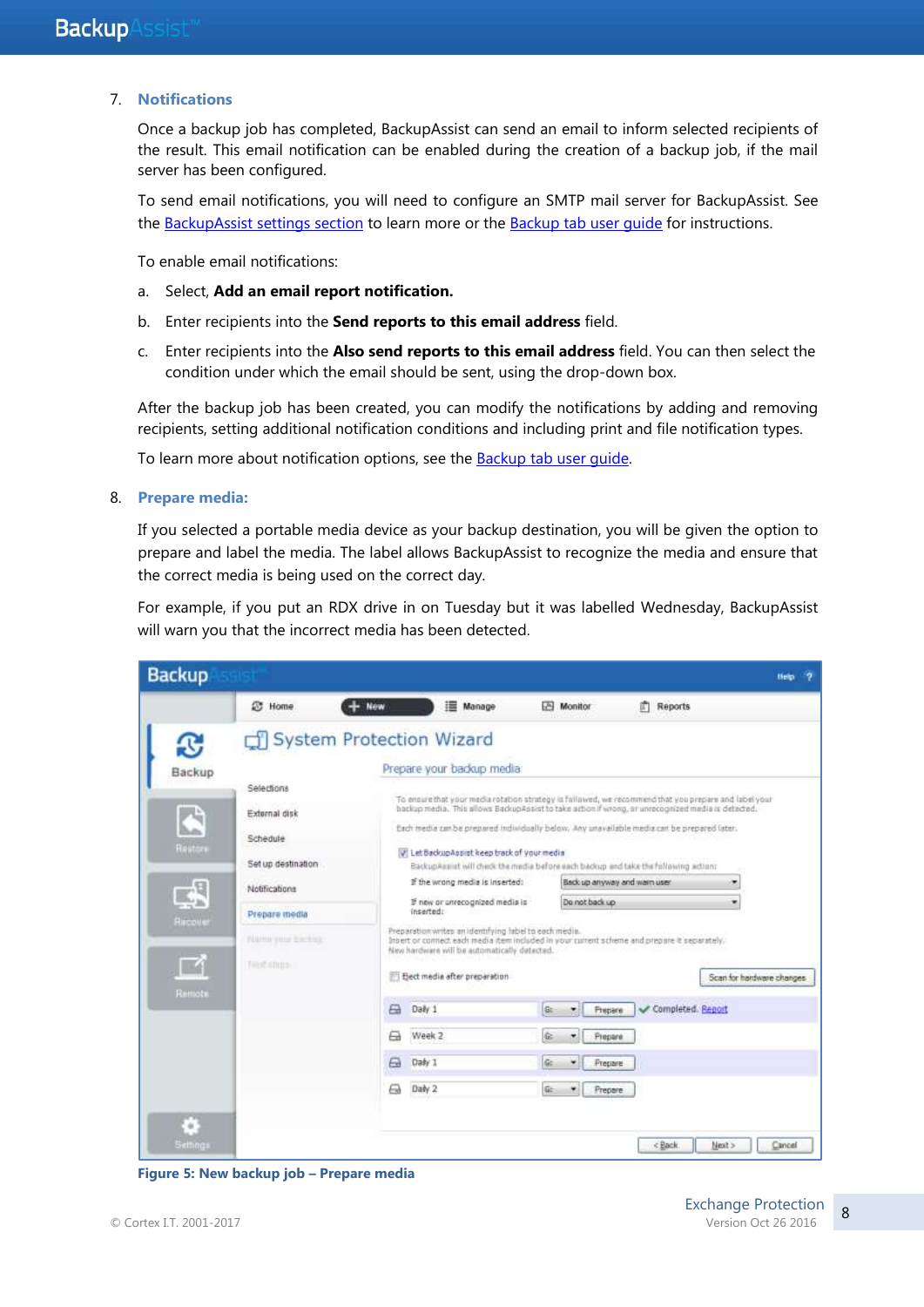To enable media detection:

- a. Select, **Let BackupAssist keep track of your media.**
- b. Select what you would like BackupAssist to do, *if the wrong media is inserted*.
- c. Select what you would like BackupAssist to do, *if new or unrecognized media is inserted*.

BackupAssist will display all removable media that are currently attached, along with a text field and drive designation drop-down box, which can be used to provide a label for the media.

To prepare your media:

- d. Enter the name and drive designation to be used for each media device listed.
- e. Select **Prepare** for each media device listed.

Selecting *Prepare* will generate a *Destination Check Report*. The report will advise if any problems were detected with the media.

9. **Name your backup:** Provide a name for your backup job, and click **Finish**.

#### **Your Exchange Server (VSS) backup job has now been created.**

**Important**: Once the *backup* has been created, it should be checked. You can check the backup by performing a manual test restore, or using the [Backup Verification feature.](http://www.backupassist.com/education/resources/backup-verification.html)

**Please note** that a manual restore is the only way to fully test a backup, and regular manual restores should be part of your backup solution.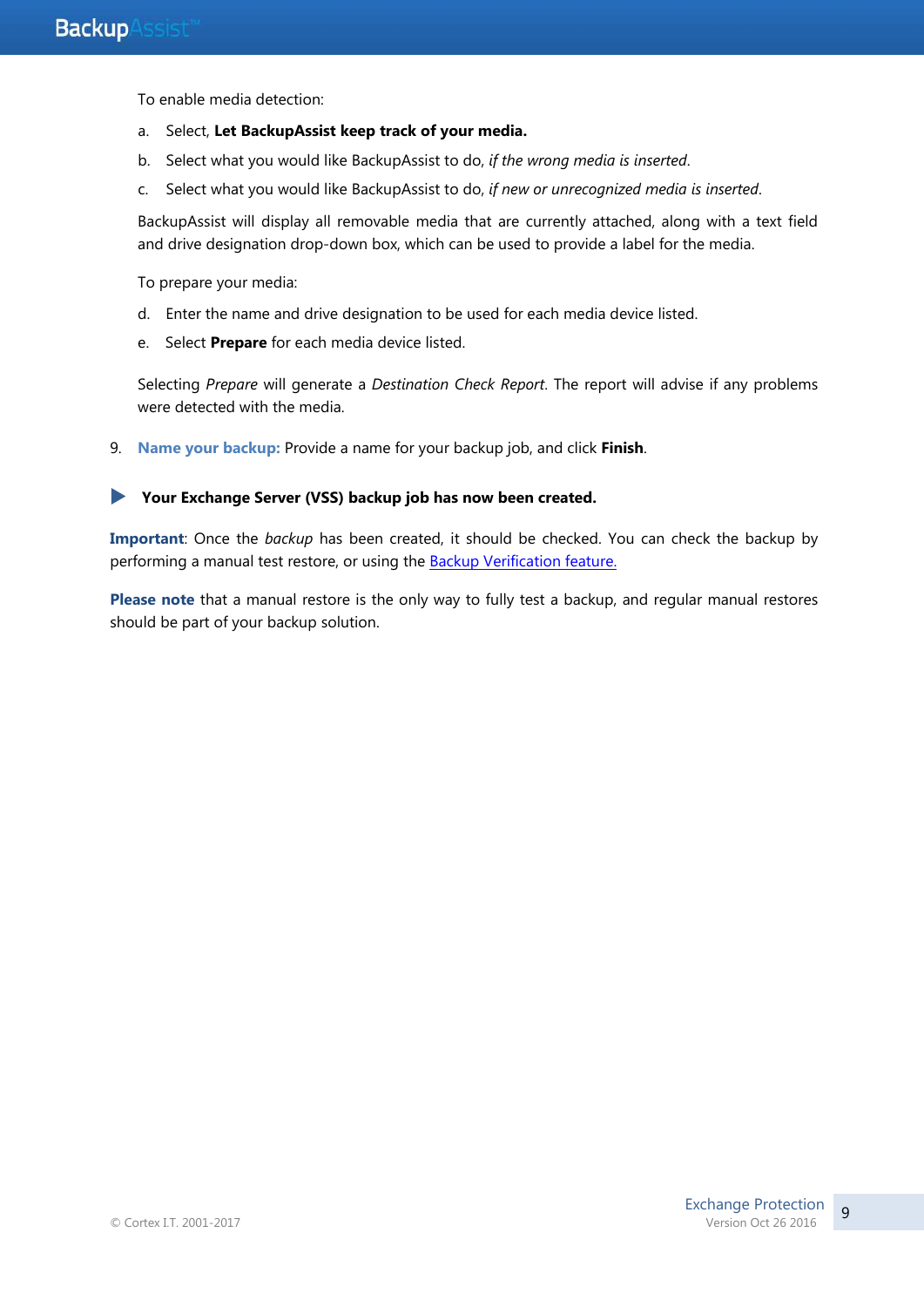# <span id="page-10-0"></span>5. Exchange Server restore



BackupAssist's Restore tab displays two options for Exchange: **Exchange Server** restore and **Exchange Granular restore**. This section explains how to perform an *Exchange Server*  restore using a *System Protection*, *File Protection* or *File Archiving* backup.

**Exchange Server** restore is used to restore a full Exchange Server or individual EDB storage groups. Performing these restores may require preparations and considerations that go behind the scope of the restoration of the data. The Microsoft's Exchange Server restore resources should be consulted before planning and performing an Exchange Server restore.

To restore an Exchange Server or EDB database, follow the steps below:

#### 1. **Select the Restore tab**

The *Restore tab* has a *Home page* and a *Tools page*. The *Home page* is the default page and the recommended starting point for performing a restore. The *Tools page* should only be used by experienced administrators or users being assisted by technical support.

#### 2. **Select Exchange Server**

This will display the Exchange Server backups created by this installation of BackupAssist. It can also show backups from other machines added using the *Discover Backups* button.

Expand a volume to display all of the backups available for that volume. The tabs above each volume's list of backups can be used to help locate the required backup.

- The *Last 7 days* and *Last 30 days* tabs display the backups within those ranges.
- The *Custom* tab allows you to select a specific date range and display backups for that period.



**Figure 6: Restore tab – backup selection**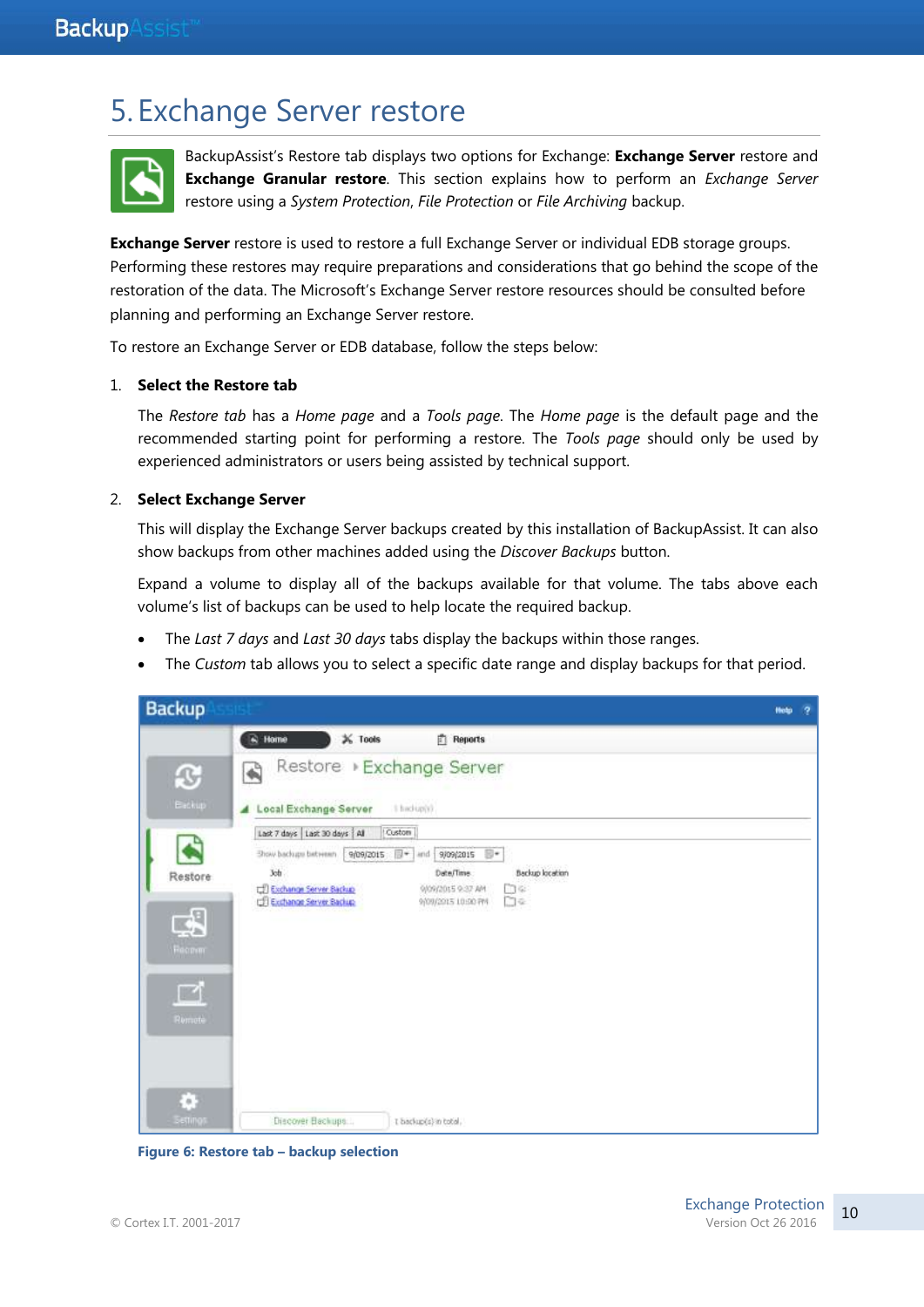**Discover Backups** allows you to browse for backup catalogs created by deleted jobs and other servers. Selecting those backups will add them to the list of available backups.

#### 3. **Select the backup that you want to restore from**

Clicking on a backup's name will open the *Integrated Restore Console (IRC)*. The *Integrated Restore Console* is used to select the data to be restored, where to restore it to and the restore conditions.

#### 4. **Select the Exchange Server or database that you want to restore**

Use the left pane to select the Exchange Server or the databases that you want to restore. The right pane will display the contents of the folder selected in the left pane.

| <b>Backup details</b>                                                                                                                                                              |                                  |   |                                                              |      |              |               |
|------------------------------------------------------------------------------------------------------------------------------------------------------------------------------------|----------------------------------|---|--------------------------------------------------------------|------|--------------|---------------|
| Exchange Server Backup<br>Job:                                                                                                                                                     | Media:                           |   | Tuesday                                                      |      |              |               |
| 9/09/2015 9:37 AM<br>Date:                                                                                                                                                         | Backup location: G:              |   |                                                              |      |              |               |
| 1. What to restore                                                                                                                                                                 |                                  |   |                                                              |      |              |               |
| Microsoft Exchange<br>$=$                                                                                                                                                          |                                  |   | Name                                                         | Type | Size         | Last Modified |
| Microsoft Exchange Server<br>Ė-<br>in Microsoft Information Store<br>D-VIII WIN-2012-EX2013<br>□ Mailbox Database 0072436708<br><b>E</b> √ Elle*<br><b>E</b> V D Logs <sup>*</sup> |                                  |   | ■ ■ WIN-2012-EX2013                                          |      |              |               |
|                                                                                                                                                                                    |                                  | ≺ |                                                              |      | $\mathbf{H}$ |               |
| 2. Where to restore                                                                                                                                                                |                                  |   |                                                              |      |              |               |
| Restore files only<br>٧                                                                                                                                                            | G:\Restore EDB\                  |   |                                                              |      |              | Browse        |
|                                                                                                                                                                                    | Overwrite existing files         |   |                                                              | ٧    |              |               |
|                                                                                                                                                                                    | Restore NTFS security attributes |   |                                                              |      |              |               |
|                                                                                                                                                                                    |                                  |   | Take ownership of restored files [as EXCH2013\Administrator] |      |              |               |
|                                                                                                                                                                                    |                                  |   |                                                              |      | Restore      | Close         |

**Figure 7: Integrated Restore Console**

#### 5. **Select Where to restore the data to**

Follow these steps to select the restore destination and the restore options:

- a) Under *Where to restore* select *To original location* or *To Specific location*.
- b) Use the *Browse* button to locate and select the restore destination.
- c) Use the drop down box to set the overwrite rules. The overwrite rules will apply if the files being restored encounter files with the same name in the restore destination.

You can select:

**Overwrite existing files** - The restored files will overwrite files in the restore destination.

- **Do not overwrite existing files** The restored files will not overwrite files in the restore destination. This means the files will not be restored.
- **Only overwrite older files** If a source file has changed since the backup was made it will not be overwritten.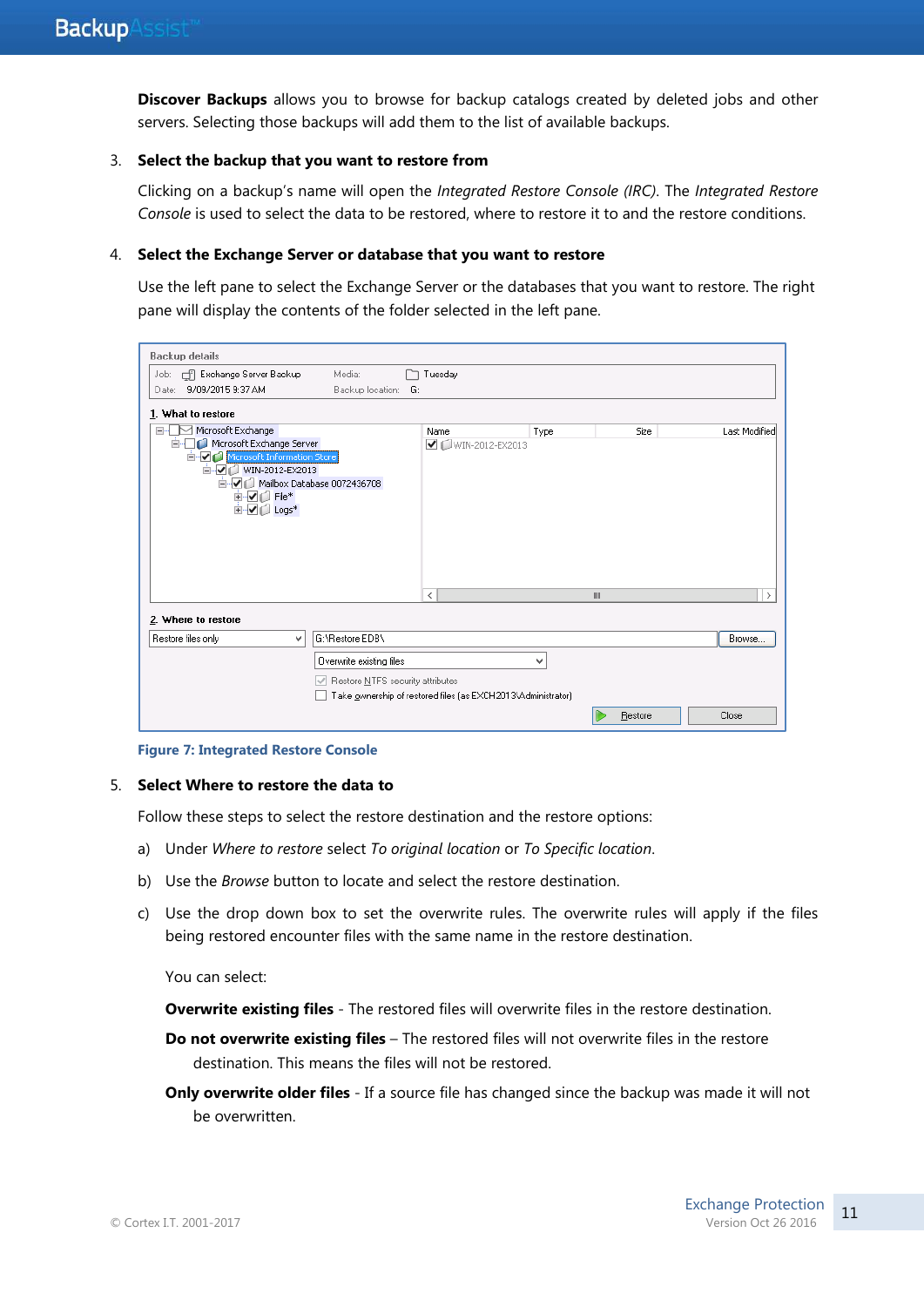#### d) Review the **Restore NTFS security attributes** option

If you select this option, the NTFS security attributes the file had when it was backed up will be retained when the file is restored. The NTFS security attributes can be viewed in the *Security* tab on the file's *Properties.*

#### e) Review the **Take ownership of restored files** option

Selecting the *Take ownership of restored files* tick box will give the current user ownership of the restored files. The user is shown to the right of the text box description.

#### 6. **Select Restore**

When you select the *Restore* button, the restore process will begin. The *Integrated Restore Console*  will display information about the restore job and provide status updates as the job runs.

| Restore to G:\Restore EDB<br>Destination check<br>Backup check<br>Restoring | Q | <b>Q</b> Restoring - details<br>0% complete          |                                   | Restoring from G:\WindowsImageBackup\WIN-2012-EX2013\Backup 2015-0<br>processing 0 out of 20820 item(s) |
|-----------------------------------------------------------------------------|---|------------------------------------------------------|-----------------------------------|---------------------------------------------------------------------------------------------------------|
|                                                                             |   | Files and folders:<br>Size:<br>Time elapsed: 0:00:24 | Restored:<br>$\mathbf 0$<br>0.00B |                                                                                                         |
|                                                                             |   |                                                      |                                   | Cancel<br>Done                                                                                          |

**Figure 8: Integrated Restore console – restore monitor**

Selecting *List all processed files and folders …* will open notepad and display a list of the files restored, including their full path.

#### **Encrypted backups**

If your backup is encrypted, you'll be prompted for the encryption password when the restore job tries to access the backup. It is important that you keep a copy of your password in a safe place, as we cannot assist you with opening password encrypted files if your password is lost or forgotten.

If you encrypted the backup using BitLocker, you can use the password or encryption key to unlock the drive by connecting the flash drive. BackupAssist will use the key to unlock the drive that you are restoring from. You will not be prompted to do anything other than the normal restore steps.

#### 7. **Select Done**

Once the restore has finished, selecting *Done* will return you to the main UI.

#### **Your Exchange Server restore has now been completed.**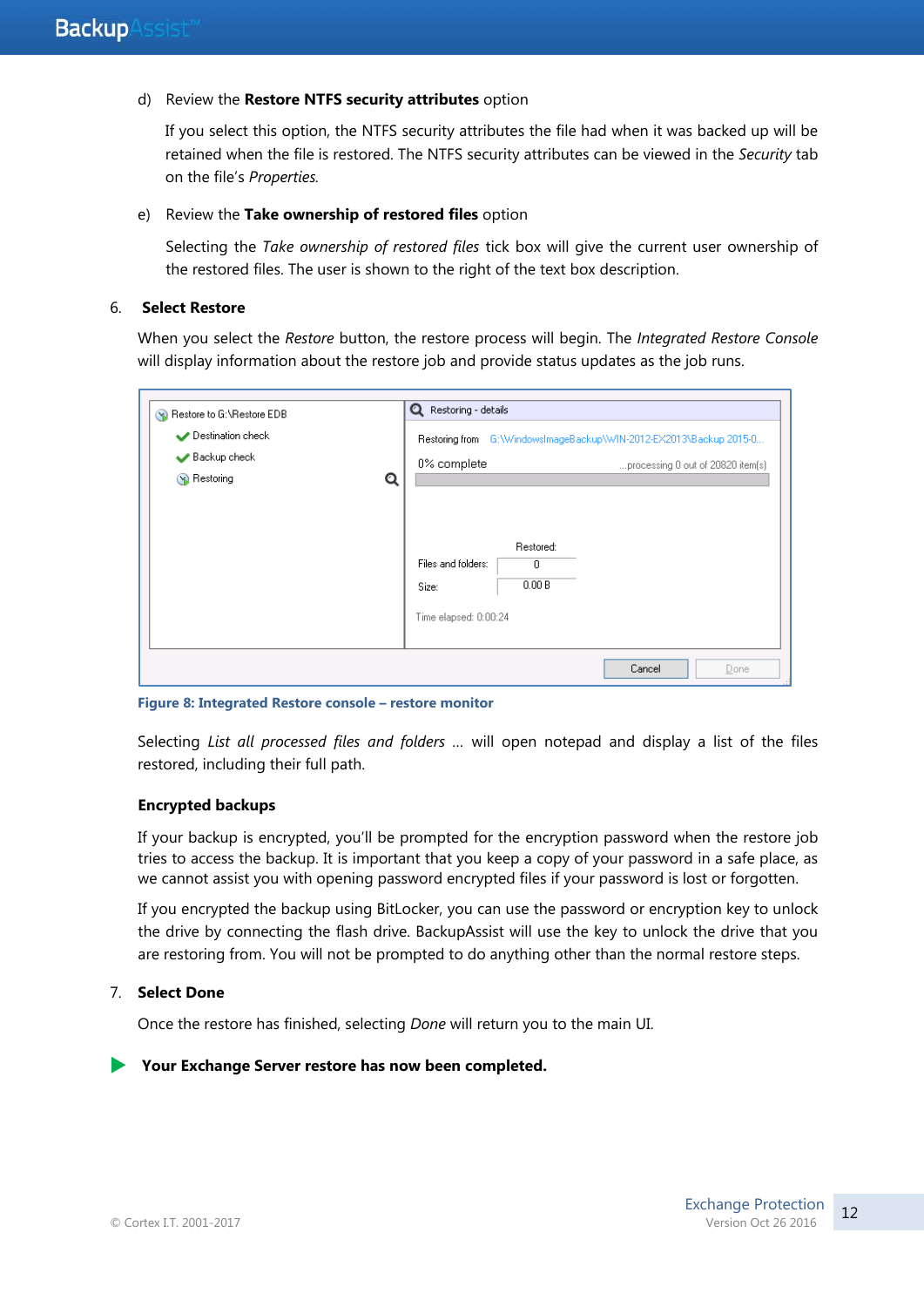# <span id="page-13-0"></span>6. Exchange Granular Restore



BackupAssist's Restore tab displays two options for Exchange: **Exchange Server** restore and **Exchange Granular Restore**. This section explains how to perform an *Exchange Granular Restore* using a *System Protection*, *File Protection* or *File Archiving* backup.

**Exchange Granular Restore** will restore individual mail items from an Exchange Server database or PST file. This feature requires an *Exchange Granular* add-on license.

When you restore individual emails or a mailbox, the word RESTORED will appear in the Subject line of every email. This is enabled by default and can be turned off using the EGR Options menu, by selecting Options > Add RESTORED to exported item > No.

The restore Home page can display backups of Exchange databases inside Hyper-V guests. Mail items inside the guests can be restored using Exchange Granular Restore. The Hyper-V restore process is automated but the restore requires both an *Exchange Granular Add-on* and a *Hyper-V Advanced* addon licenses. Refer to the [Exchange VM Detection](#page-3-0) section to learn more.

#### **To perform an Exchange Granular Restore, follow the steps below:**

# Step 1 - Locate the Exchange backup

#### 1. **Select the Restore tab**

The *Restore tab* has a *Home page* and a *Tools page*. The *Home page* is the default page and the recommended starting point for performing a restore. The *Tools page* should only be used by experienced administrators or users being assisted by technical support.



**Figure 9: Restore tab**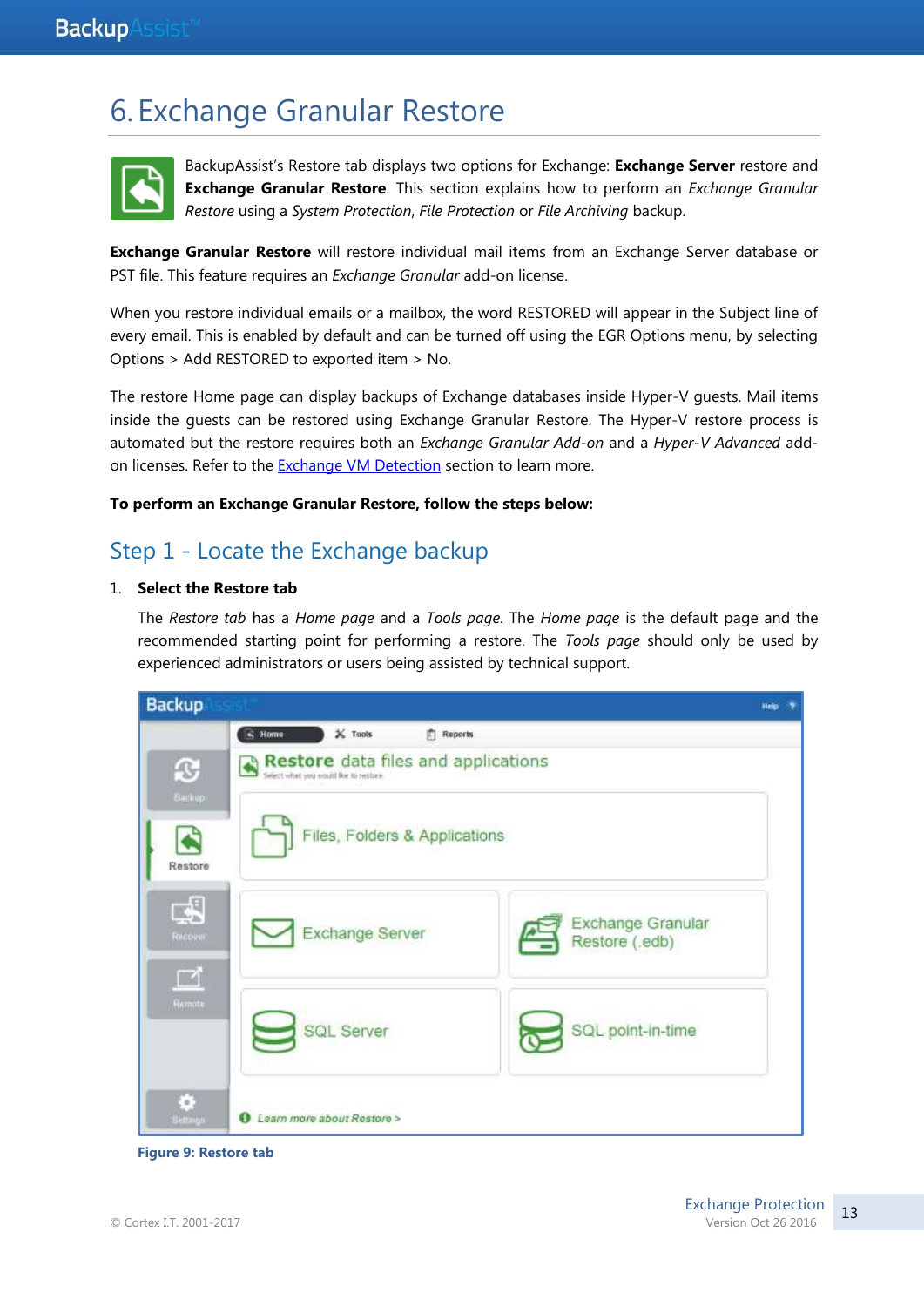#### 2. **Select Exchange Granular Restore**

This will display the Exchange Server backups created by this installation of BackupAssist. It can also show backups from other machines added using the *Discover Backups* button.

Clicking the Exchange Server heading will display all backups available for that Exchange Server. The tabs can be used to help locate the required backup.

- The *Last 7 days* and *Last 30 days* tabs can be used to display the backups within those ranges.
- The *Custom* tab allows you to select a specific date range and display backups for that period.



**Figure 10: Restore tab – backup selection**

**Discover Backups** allows you to browse for backup catalogs created by deleted jobs and other servers. Selecting those backups will add them to the list of available backups.

#### 3. **Select the backup that you want to restore from**

Clicking on a backup's name will display a drop down list of Exchange databases (EDB files) that you can restore from.

#### 4. **Select the Exchange EDB database that you want to restore**

The will open the Exchange Granular Restore console, which will open the Exchange database and allow you to view the mail items inside it.

If you opened Exchange Granular Restore from the Tools menu, you can browse to, and open, an EDB, PST or OST file. You can then search the PST or OST file, and restore the selected mail items.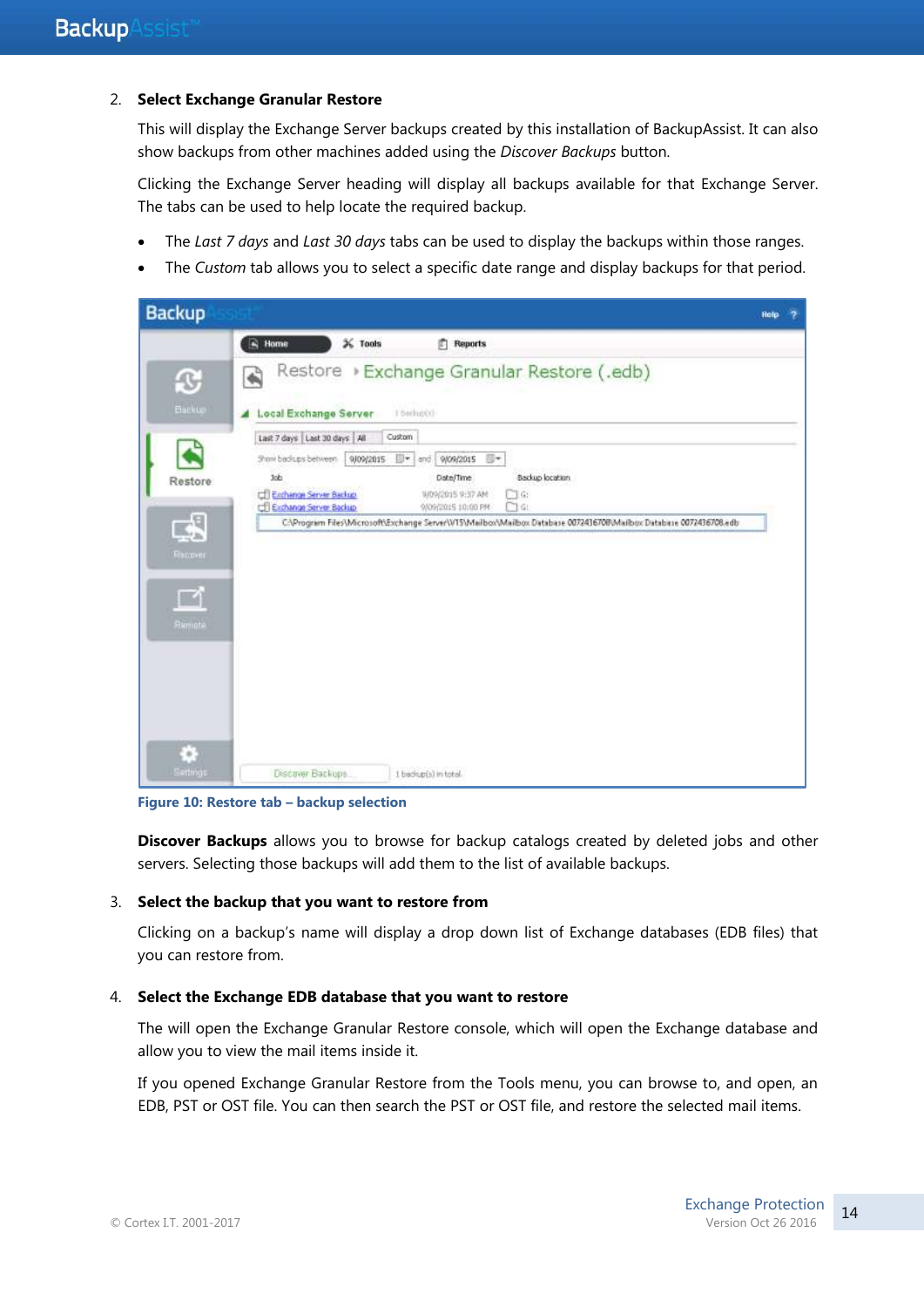### Step 2 - Locate the mail items

The *Exchange Granular Restore (EGR)* console has a *Browse mail tree* and a *Search field* to help locate, preview and select the mail items that you want to restore.

If you open EGR from the Restore > Tools menu, you can open a database using the *Open Exchange DB* button.

#### **Console options**

Both the *Browse* and *Search* functions can use the following options.

- **Display filter**: Press CTL+F and a Filter field will appear under the list of currently displayed mail items. Select the *Subject*, *From*, *To*, *Attachments*, *Created* or *All* filter, and enter the text to filter by.
- **Restore Deleted items**: *Display hidden deleted items*, is available in the *Options* menu, and selecting it will give access to previously deleted mail items. This is not mail from the delete items folder but mail items that are no longer present. The database will reload when a selection is made and the deleted items will and have a flag to indicate that they are a deleted item.
	- Deleted items from Exchange Server 2007 are stored in their original folders.
	- Deleted items from Exchange 2010 and later are stored in the folder *Deletions*. These items cannot be restored to live Exchange Server database. It is recommended that these items are exported to a PST file and then imported into the live Exchange Server.
- **Display time:** Select *Display time*, from the *Options* menu and select Local or GMT. This applies to the date in the properties tab of a mail item. The database will reload when the format is changed.

#### **Using Browse**

The Browse mail tree is displayed in the console's left pane. Browsing for the items you want to restore is ideal when you know their location.

| Ele<br>Options<br>Help                                                                                                                                                                                                                                                                                                                                                                                                                           |                                                                                                                                                                                                                                                                                                                                                                                                                                                                                                                                                                                                                                                                         |                                                                                                                                        |                                                                                                                                                        |                                                                                                                                                                                                                                                                                                                                                                                                                                                                                              |             |                                                                                                                                                                                                              |                                                                                                                                              |
|--------------------------------------------------------------------------------------------------------------------------------------------------------------------------------------------------------------------------------------------------------------------------------------------------------------------------------------------------------------------------------------------------------------------------------------------------|-------------------------------------------------------------------------------------------------------------------------------------------------------------------------------------------------------------------------------------------------------------------------------------------------------------------------------------------------------------------------------------------------------------------------------------------------------------------------------------------------------------------------------------------------------------------------------------------------------------------------------------------------------------------------|----------------------------------------------------------------------------------------------------------------------------------------|--------------------------------------------------------------------------------------------------------------------------------------------------------|----------------------------------------------------------------------------------------------------------------------------------------------------------------------------------------------------------------------------------------------------------------------------------------------------------------------------------------------------------------------------------------------------------------------------------------------------------------------------------------------|-------------|--------------------------------------------------------------------------------------------------------------------------------------------------------------------------------------------------------------|----------------------------------------------------------------------------------------------------------------------------------------------|
| Exchange Granular Restore                                                                                                                                                                                                                                                                                                                                                                                                                        |                                                                                                                                                                                                                                                                                                                                                                                                                                                                                                                                                                                                                                                                         |                                                                                                                                        |                                                                                                                                                        |                                                                                                                                                                                                                                                                                                                                                                                                                                                                                              |             |                                                                                                                                                                                                              | Backup                                                                                                                                       |
|                                                                                                                                                                                                                                                                                                                                                                                                                                                  |                                                                                                                                                                                                                                                                                                                                                                                                                                                                                                                                                                                                                                                                         |                                                                                                                                        |                                                                                                                                                        | king                                                                                                                                                                                                                                                                                                                                                                                                                                                                                         |             | $\overline{\mathcal{P}}$ +                                                                                                                                                                                   |                                                                                                                                              |
| Browse<br>CL Maillion Data mills<br>÷                                                                                                                                                                                                                                                                                                                                                                                                            | Subject<br>Type                                                                                                                                                                                                                                                                                                                                                                                                                                                                                                                                                                                                                                                         | Statut<br>From                                                                                                                         |                                                                                                                                                        | Tm.                                                                                                                                                                                                                                                                                                                                                                                                                                                                                          | Attachim.   | Created                                                                                                                                                                                                      | Destruction<br>No Exchange server                                                                                                            |
| iii - 1 / / / / / / / No Such Email bu - Eachange Admin.<br>iii - Alex Clark<br>Andrew Wall<br>æ.<br><b>Prichy Kort</b><br>⊕<br><b>Black</b><br><b>Call</b><br>œ<br><b>Call John</b><br>œ.<br>A Juled Capulot<br><b>Call Kyle Pakaman</b><br><b>Call Lates</b><br>÷<br>Hara Woods<br>₩<br>亩<br><b>Blichard</b><br><b>Fichard</b><br>₩<br>in Tirol Robert Roe<br>11-111 Forveo Montague<br>Calendar (138)<br>A. Cordacts (56)<br>Deleted hera (I) | 百合<br>CASSANDRA Cry Troyans cry Land me ten th.<br>而由<br>AJAX Therstes THERSITES Aganemon ha<br>門班<br>BOY Sy my lord would<br>門田<br><b>FANDARUS Asses fools dolls chaff and</b><br><b>CTT Ave</b><br>PANDARUS That's Hector that that<br>四曲<br>CRESSEA Who were those wert<br>門目<br>TROILUS Call here my variet.<br>門田<br>in Tray there les the<br>門目<br>PUBLIUS What is your will<br>門台<br>KING Wie lost a jewel<br>門面<br>How now good fellow Wouldet<br>PT ME<br><b>TITUS Come Mercure</b><br>門宮<br>SATURNINUS Why lords what wrongs<br><b>ITT</b> Eat<br>CHIRON Demetrus here's the son<br>pro<br>MESSENGER Worthy Andronous<br>画<br>A material from the contract of | v<br>Blon<br>v<br>v<br><b>Brunt</b><br>v<br>v<br>v<br>Dake<br>v<br>$\checkmark$<br>Richard<br>v<br>v<br>v<br>v<br><b>Thelia</b><br>ممه | Kyle Palceman<br>Superior Tyler<br>Susane Tyler<br>Marta Woods:<br>Matu Woods<br>Susane Tyler<br>Susane Tyler<br>Maria Woods<br>Nex Dark<br>Andrew Wat | Alex Clark: Andrew Watt: Dail<br>Rudy Raid: Robert Rise: Susa.<br>Dalix Tim Goodler: Kyle Palce.<br>Fludy Raid, Robert Floe; Suite<br>Dala: Tim Gooder: Rule Pake<br>Tire Gooder: Fishert Films: Kat.<br>Robert Roo . Alex Clark . Andr<br>Romeo Montague: Kyle Paker<br>Kyle Pakerman: Matta Woods.<br>Andrew Wat: Daka Richard<br>Brian: Coda: Maga Woods: FE.<br>Anthew Wat: Tim Gooder: D., E = 2<br>Maria Woods: Michael: Andy<br>Romeo Montague: Andy Kort<br>Fichard: Ronao Montague: | 8.12<br>6x2 | 16 Aug 21<br>16 Aug 21<br>16 Aug 21<br>16 Aug 21<br>16 Aug 21<br>16 Aug 20<br>16 Aug 21<br>16 Aug 26<br>16 Aug 21<br>16 Aug 21<br>16 Aug 21<br>16 Aug 21<br>16 Aug 21<br>16 Aug 20<br>16 Aug 21<br>16 Aug 21 | stached.<br>Attachi a server to enable<br>dreg-wid-drop injection of<br>messages and folders from<br>lource mail dore into live<br>Exchange. |
| <b>The Drafts (D)</b><br><b>TEL: Inbox (2115)</b><br><b>B</b> Jons 0<br>THE AVK E Mal (D)<br>Notes (D)<br><b>City Outlook</b><br><b>The Sent hams (20)</b><br><b>Collins</b> Tasket (0)<br><b>Fig. Rady Raid</b><br>Susane Tuler<br>J. SystemMalbox(75d3a78c-3e71-42c3-aE)<br>III Tim Gooder<br><b>Killenmark</b>                                                                                                                                | When All<br>×1<br><b>TITUS Come Marcus</b><br>Maria Woods<br>Dale: 16 Aug 2012, 18:32<br>Andrew Wait Tim Goodler; Dalia: Rudy<br>Ter.<br>Staid Greenes Trian John Michael Kyle<br>TITUS. Cone: Marcue, cone: kinenen. the a the way.<br>Sir boy, let no see your archery;<br>Look ye draw home enough, and facthers straight.<br>Tenas Adres religiat.<br>Perstew. Properties                                                                                                                                                                                                                                                                                           | m.<br><b><i>Ittachments</i></b>                                                                                                        | Filter On.<br>ü                                                                                                                                        | Select Mured kerry<br>×<br>Weath of Nations 651.bit.<br>Shillespage-1651.bt                                                                                                                                                                                                                                                                                                                                                                                                                  |             | 16 Aug 21 -<br>a<br>۰                                                                                                                                                                                        |                                                                                                                                              |
| Completed                                                                                                                                                                                                                                                                                                                                                                                                                                        |                                                                                                                                                                                                                                                                                                                                                                                                                                                                                                                                                                                                                                                                         |                                                                                                                                        |                                                                                                                                                        |                                                                                                                                                                                                                                                                                                                                                                                                                                                                                              |             |                                                                                                                                                                                                              | Selected: 0 nodes, 0 items                                                                                                                   |



- Selecting a folder will display the individual mail items inside it, on the pane to the right.
- Selecting a mail item will preview its contents in the pane below it.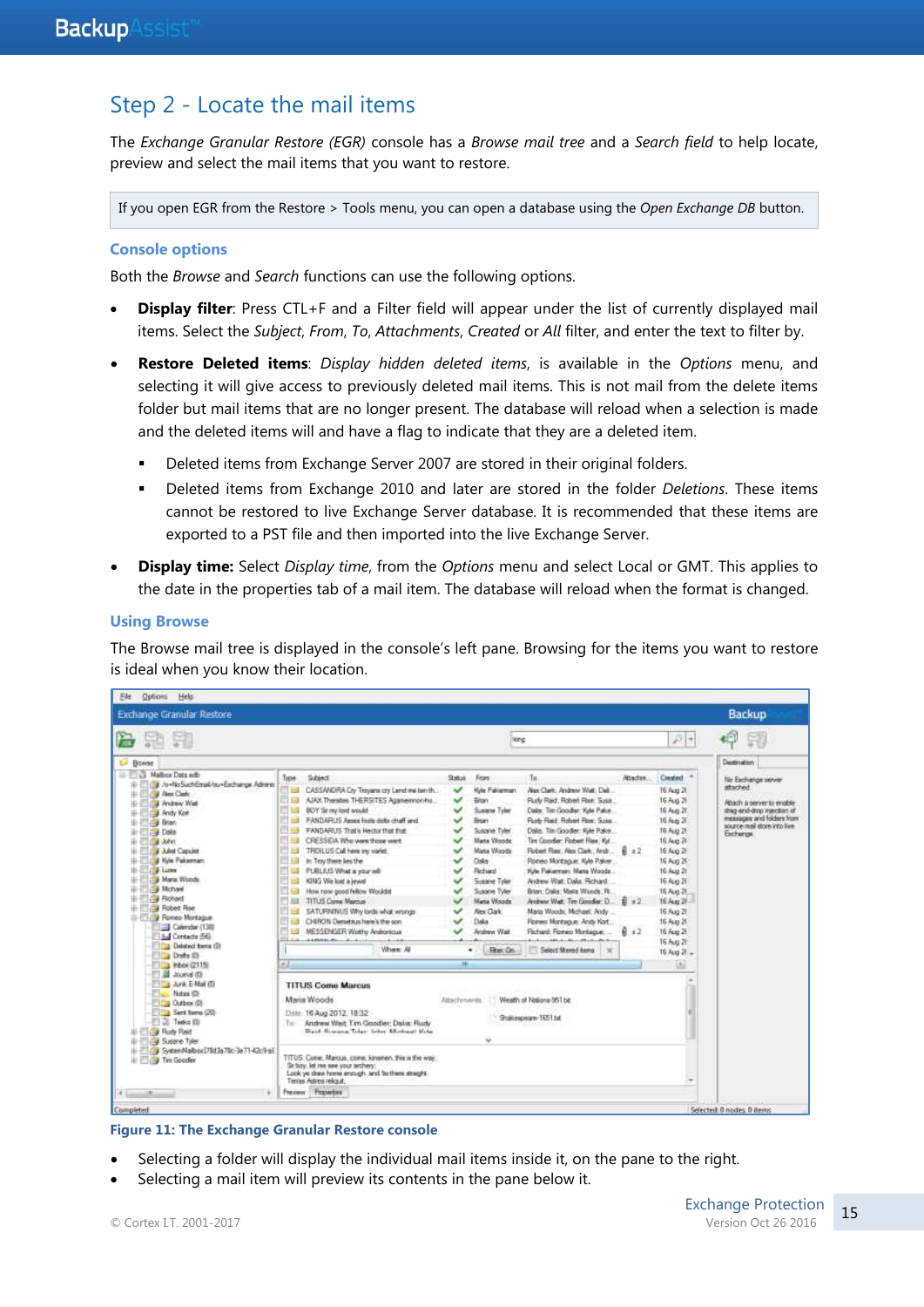#### **Using Search**

The Search field is ideal when the location of a mail item or the number of items to restore is unknown. When a keyword search is performed, a new tab with a browse tree will open containing only the mailboxes, folders and mail items that match your search criteria.



The search word must be a whole word.

**To perform a simple Search**, enter the search word into the field, click the search icon and the Search tab will open in the console. This *Search tab* will contain all items in the database that contains the word you entered.

**To perform an advanced Search**, select the arrow by the Search field to display the advanced search options. The *Search in* field will default to the entire database. To search inside specific mailboxes or folders, select the *Search in* field and use the dialogue window to select the required containers.

The following search options are available:

- *Has words,* searches for mail items that have words or phrases entered into the field.
- *Doesn't have*, searches for items that do not have words or phrases entered into the field.
- *Has attachments*, will search for items with attachments.
- *From*, will search for keywords in *the From:* field.
- *To*, will search for keywords in the *To*: field.
- *Subject*, will search for keywords in the *Subject*: field.
- *Date range,* can be used to set a specific date range. A beginning and end dates must be set.

| Exchange Granular Restore                                                                                                                                                                                                                                                                                                                                                                                                                                                                    |                                                                                                                                                                                                                                                                                                                                                                                                                                                                                                                                                                                                                                                                                                                                                                                                                                                                                                                                                                                                                                                                                                                                                                                                                                                                                                                                                                                                                                                      |                                                                                        |                                                                                                                                                                                                                                                                                                               |                                                                                                                                                                                                                                                                                                                                                                                                                                                                                                                                                                                                                  | Backup                                                                                                                                                                |
|----------------------------------------------------------------------------------------------------------------------------------------------------------------------------------------------------------------------------------------------------------------------------------------------------------------------------------------------------------------------------------------------------------------------------------------------------------------------------------------------|------------------------------------------------------------------------------------------------------------------------------------------------------------------------------------------------------------------------------------------------------------------------------------------------------------------------------------------------------------------------------------------------------------------------------------------------------------------------------------------------------------------------------------------------------------------------------------------------------------------------------------------------------------------------------------------------------------------------------------------------------------------------------------------------------------------------------------------------------------------------------------------------------------------------------------------------------------------------------------------------------------------------------------------------------------------------------------------------------------------------------------------------------------------------------------------------------------------------------------------------------------------------------------------------------------------------------------------------------------------------------------------------------------------------------------------------------|----------------------------------------------------------------------------------------|---------------------------------------------------------------------------------------------------------------------------------------------------------------------------------------------------------------------------------------------------------------------------------------------------------------|------------------------------------------------------------------------------------------------------------------------------------------------------------------------------------------------------------------------------------------------------------------------------------------------------------------------------------------------------------------------------------------------------------------------------------------------------------------------------------------------------------------------------------------------------------------------------------------------------------------|-----------------------------------------------------------------------------------------------------------------------------------------------------------------------|
|                                                                                                                                                                                                                                                                                                                                                                                                                                                                                              |                                                                                                                                                                                                                                                                                                                                                                                                                                                                                                                                                                                                                                                                                                                                                                                                                                                                                                                                                                                                                                                                                                                                                                                                                                                                                                                                                                                                                                                      |                                                                                        | king.                                                                                                                                                                                                                                                                                                         | 河り                                                                                                                                                                                                                                                                                                                                                                                                                                                                                                                                                                                                               |                                                                                                                                                                       |
| Bowse Search long %                                                                                                                                                                                                                                                                                                                                                                                                                                                                          |                                                                                                                                                                                                                                                                                                                                                                                                                                                                                                                                                                                                                                                                                                                                                                                                                                                                                                                                                                                                                                                                                                                                                                                                                                                                                                                                                                                                                                                      |                                                                                        | Search in                                                                                                                                                                                                                                                                                                     | Entire database                                                                                                                                                                                                                                                                                                                                                                                                                                                                                                                                                                                                  | Destrusion                                                                                                                                                            |
| El-Fill 29 Search: king<br>ili - 11 19 Alex Clark (57)<br># 11 Archew Wat (75)<br>Andy Kert (57)<br>÷<br>白 门 海 [Nan 85]<br><b>Calendar (7)</b><br>a hiber (48)<br>31-111-9 Data 62<br><b>Eliza John (54)</b><br>Adet Capulet (54)<br>Alle Pakeman (52)<br>Lea Lugo (58)<br>Tillal Maria Woods (59)<br>F11 # Michael (E1)<br>亩<br>11 Richard (53)<br>事<br>Fig. Robert Ree (40)<br>审<br>审<br>Trial Romeo Montague (62)<br>Hudy Raid (65)<br>垂<br>Susane Tyler (63)<br>u.<br>u) I'm Gooder (64) | Subject<br>Tipe<br>JAGUENETTA God bleasthe King KING What present ha.<br>ш<br>KING Let fave that all<br>- 13<br>KONG PHILIP So by a roamg tempest on the flood A whole<br>讍<br>KING JOHN To ELINDR So<br>瑘<br>43NG Charles I will play no more<br>三国<br>KING EDWARD Grow more we<br>同日<br>The Begger and the King<br>四倍<br>In the reign of king<br>日日<br>In the ancient dominions of the king<br>FILL<br>KING EDWARD Selze on the shame facid<br>門店<br>KING HENRY Master Lieutenant now<br><b>CT LIS</b><br>#0NG FIERRY My lards look<br>四品<br>KINS HENRY See Buckingham Someraet<br>四曲<br>KING HENRY How new What news Why comist thouse.<br>2763<br>KING HENRY I muse ny Lord of Gloucester is not come Ti.<br>門田<br>KING HENRY What Idings with our cousin Buckingham II.<br>河田<br>KING HENRY For my part<br>門面<br>KING HENRY Have you perund the<br>門田<br>#3NG HENRY We charge you on allegance to auge! To<br><b>FILE</b> PISTOL Qui ve la KING<br>門田<br>FRENCH KING Tie certain he hath pass/ditte nver Somme.<br>日は<br>KING HENRY Now sits the<br>門頭<br>CLARENCE Deb the King call WARWICK<br>HE HE KING Now longs if God doth give successful and<br>目前<br>KING Go call the Earls of Surrey and of Warwick: But ere t.<br>門田<br>Doug Am gentlemen to area for I have thrown A brave def.<br>[11 List King My blood hath hours too cold and<br>Law Where is this king?-<br>177 EX. Todays, Howard & Dummered interfacility (Lanes,<br># Liste | Shell<br>✓<br>✓<br>◡<br>U<br>ی<br>◡<br>୰<br>س<br>v<br>$\checkmark$<br>v<br>v<br>س<br>◡ | Has words: king<br>Doesn't have:<br>From:<br>Tai<br>Subjecti<br>Date range:<br><b>Robert Res</b><br>Dalla<br>Andrew Walt<br>Rames Morta<br>Susane Taler<br>Romeo Morte.<br>Mana Woods<br>Rehard<br><b>Nationt Review</b><br>Richard<br>Romeo Monta<br>Susane Tider<br>Dallar<br>Tan Goodler<br>×<br>$3 - 3 -$ | His attachments<br>同* tap<br>面+<br>Clear:<br><b>Search</b><br>Romeo Montague: Michael III<br>Romes Monte John: Luxe: Richard, Michael.<br>Kide Pakieman: Michael: Tint<br>Kyle Pakeeman: Luise; Romeo.<br>Rudy Reid: Andrew West: Mar.<br>Bran, Dalla: Andrew Wall: Ru-<br>Mchael; Susane Tyler; Blan:<br>Date: Robert Rise: Tim Good<br>Brain<br>Maria Woods: Luise: Brian: FL. B. H.<br>Bran: Dalix: Andrew Wat: Fig.<br>John; Bran: Kyle Pakerman:<br>Juliet Capulet: Alex Clark: And.<br>Kyle Painerman  Alex Clark: Andrew Wat: Dail.<br><b>Briants</b><br><b>Bran</b><br>Dann, Marte, West St.; Suite Upt. | No Eschange server<br>attached.<br>Attach a server in enable<br>drag-and-drap injection of<br>inessages and folders from<br>equippe mud atons into live.<br>Exchange. |

**Figure 12: Exchange Granular Restore console - Search tab**

If a search does not match any items, review your search parameters and run another search.

Once you have located the mail items that you want to restore, select them using the tick box. Once you have selected an item to restore, the restore type icons in the menu will become active.

16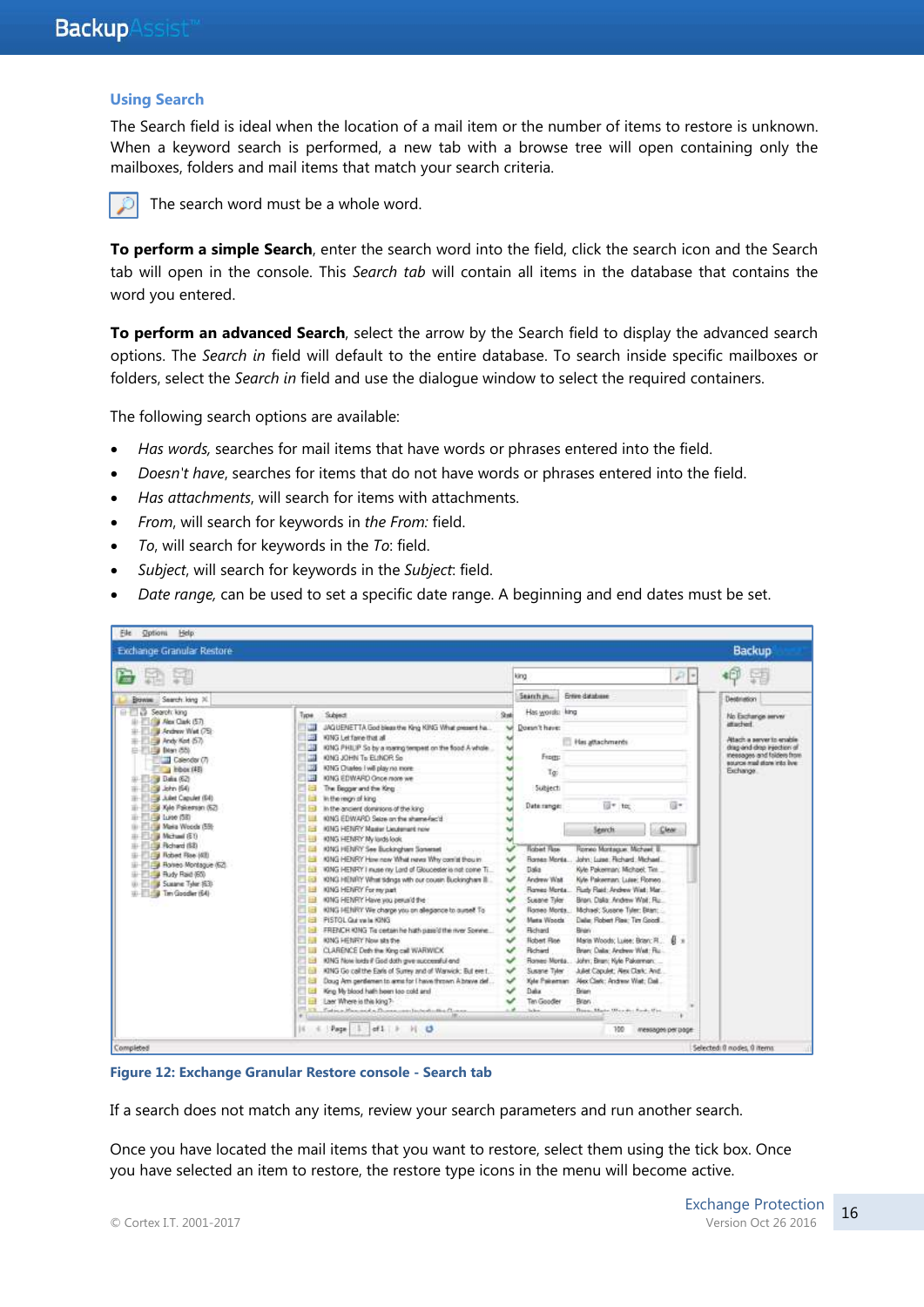#### **Indexing Modes**

Database indexing can be disabled or cancelled via the *Options* menu. If indexing is disabled, a database search will not be possible. Two indexing modes are supported: Light and Full.

- Light indexing (default): Limits the searchable information to the following fields: *From, To, Subject, Date range*. A *To* field with a long recipients list and message bodies will not be indexed.
- Full indexing: This mode will take longer to index as it allows a search across the entire database.

### Step 3 - Perform the restore

Once you have located the required mail items, there are three ways they can be restored using Exchange Granular Restore: *Restore to original location, Restore to alternate location* and *Export to PST.* 

#### **Option 1: Restore to original location**



This option will restore the selected mail items back into their respective mailboxes on the original Exchange Server.

To perform the restore, follow the steps below:

#### a) Select the **Restore to original location** button.

A *Restore to original location* window will open. The domain name of the server running Exchange will be automatically detected if you are on the same domain.

b) If no Exchange Server was detected, manually fill in the *Server name* field and click *Reconnect*.

It is possible to restore data to someone else's mailbox using [Exchange Impersonation.](http://www.backupassist.com/education/resources/egr_impersonation.html) To do this, the current user credentials must have Exchange Impersonation access to the destination mailbox.

| Server name:                                                                                                                                                                                                                                                                                                                |         |           |                                                                                                                                                                                          |
|-----------------------------------------------------------------------------------------------------------------------------------------------------------------------------------------------------------------------------------------------------------------------------------------------------------------------------|---------|-----------|------------------------------------------------------------------------------------------------------------------------------------------------------------------------------------------|
| Server not detected.                                                                                                                                                                                                                                                                                                        |         | Reconnect | The destination Exchange Server is<br>detected automatically using the<br>current Active Directory domain. If                                                                            |
| Details:                                                                                                                                                                                                                                                                                                                    |         |           | necessary, you can change the<br>server name, and attempt a manual                                                                                                                       |
| Source mailbox 'egr user' does not exist on the destination server: 19 folders will not be Restored.<br>Current user: CORTEXIT\<br>Mailbox GUID: f136feb4-0bad-42ea-97e1-927bb65f5efd<br>Active Directory connection: OK<br>Mailbox found in Active Directory: No<br>Error message: Cannot find mailbox in Active Directory |         |           | Reconnect.<br>The current user must be a member<br>of the same domain as the target<br>Exchange Server and should have<br>Exchange Impersonation access to<br>the destination mailboxes. |
|                                                                                                                                                                                                                                                                                                                             |         |           |                                                                                                                                                                                          |
| <b>Diagnostics</b>                                                                                                                                                                                                                                                                                                          | Restore | Cancel    |                                                                                                                                                                                          |

c) Select *Restore*, to begin the restore process.

A progress window will be displayed during the restore. The window shows the number of folders, messages and errors. You can enable and disable the progress window in the *Options* menu.

- The restore can be cancelled by clicking the *Cancel restore* button.
- The progress window can be reopened by clicking *Progress bar* on the status panel.
- Selected items will be copied into their original locations on the live Exchange Server. If selected items cannot be matched to a destination mailbox, they will not be restored.
- The destination Exchange Server is detected automatically using the current Active Directory domain. If necessary, you can change the server name and attempt a reconnect.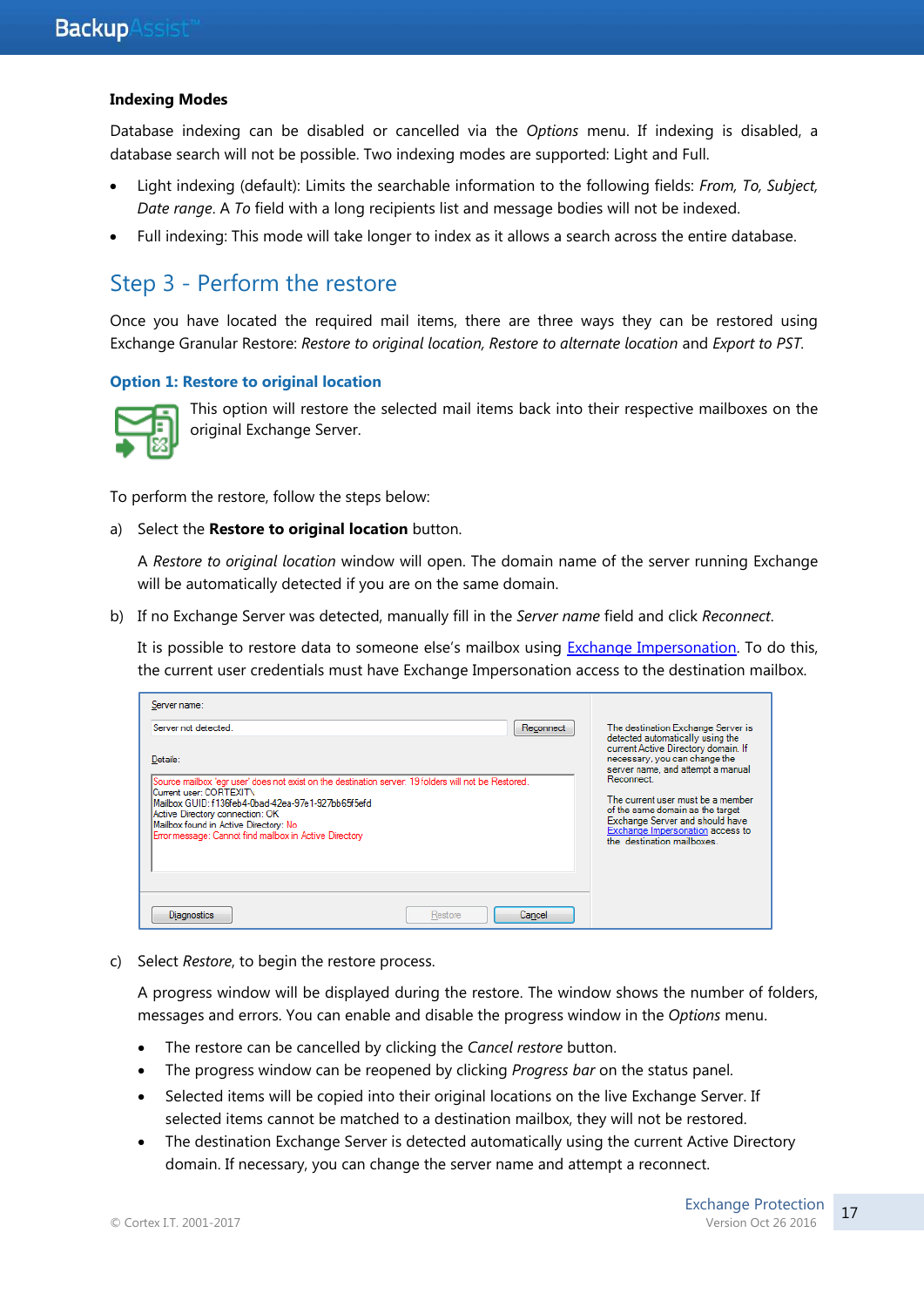#### **Option 2: Restore to alternate location**



This option will restore the emails and mail items from the offline backup to a live Exchange database that is different to the one they were backed up from.

To perform the restore, follow the steps below:

#### a) Select the **Connect to Exchange Mailbox** button.

The *Connect to Exchange Mailbox* button will open the connection dialog box, which is used to provide the Exchange Server name and the authentication details (User logon) for a specific mailbox on that server. This authentication process can be repeated for additional mailboxes.

The *Restore to alternate location* button will become active when a connection has been made.

| 461 - EN<br>$D =$<br>kelo.<br>Connected Malboxes<br>Browse: Search: king X<br>- Cal adren@ 192,168.1.152<br>- El D. Search: king<br><b>Subject</b><br>From<br>Type.<br><b>Ratus</b><br>Calendar (1)<br>Mex Clark (57)<br>岾<br>KING JOHN To ELINOR Se<br>Adot Cal<br>GB.<br><b>J.J.</b> Cortacts (1)<br>Fill Andrew Walt (75)<br>HI KING PHILIP Before<br><b>Nex Clar</b><br>Conversation Acker Settings (8)<br>Andy Kot (57)<br><b>STEP</b><br>KING Avoid the gallery LOVELL<br>Andrew<br>15 Cat Deleted berns (4)<br>LOB finan (SS)<br>審<br>(2) NORFOLK Hear the Ningh<br>Andrew<br>6-1 Drafts (12)<br>Code 820<br>审<br><b>STEP</b><br>KING EDWARD Once more we<br>w<br>Drefts(1) (3)<br>Loter<br>all adm (54)<br>审                                                                                                                                                                                                                                                                                                                                                                                                                                                                                                                                                                                                                                                                                                                                                                                                                                                                                                                                                                                                                   |                                                                                                                                      |
|----------------------------------------------------------------------------------------------------------------------------------------------------------------------------------------------------------------------------------------------------------------------------------------------------------------------------------------------------------------------------------------------------------------------------------------------------------------------------------------------------------------------------------------------------------------------------------------------------------------------------------------------------------------------------------------------------------------------------------------------------------------------------------------------------------------------------------------------------------------------------------------------------------------------------------------------------------------------------------------------------------------------------------------------------------------------------------------------------------------------------------------------------------------------------------------------------------------------------------------------------------------------------------------------------------------------------------------------------------------------------------------------------------------------------------------------------------------------------------------------------------------------------------------------------------------------------------------------------------------------------------------------------------------------------------------------------------------------------------------|--------------------------------------------------------------------------------------------------------------------------------------|
|                                                                                                                                                                                                                                                                                                                                                                                                                                                                                                                                                                                                                                                                                                                                                                                                                                                                                                                                                                                                                                                                                                                                                                                                                                                                                                                                                                                                                                                                                                                                                                                                                                                                                                                                        |                                                                                                                                      |
| KING FOWARD Thus far our<br>8 Ca advis (0)<br>$\checkmark$<br>Kile Pali<br>170 Adut Capulet (64)<br>Si-Cita Mue 03<br>159 Kyle Pakeman (62)<br><b>COLOR</b><br>v<br><b>Robert F</b><br>Despite her antipidity toward Sage King Lucy could<br><b>Dal Inbox (26%)</b><br>is in the regn of king.<br>11-11-120 Luke (58)<br>Julet Car<br>(i) learned (ii)<br><b>LOB Maria Woods (5th)</b><br>In the ancient dominions of the king<br>宙<br>Andy Ka<br>a Junk E-Mail (O)<br><b>Ing Michael (E1)</b><br>宙<br>門白<br>KING EDWARD Sept on the share fac'd<br>Rehard<br><b>ISB Flichard (ED)</b><br>宙<br>門田<br>KING HENRY Master Lieutenant now<br>John.<br>Connect to Exchange Server Mailbox<br>Fig Fiched Rea (40)<br>IT IS KING HENRY My lards look<br>Kide Palk<br>S-ELIS Romeo Montague (62)<br><b>TTE</b><br>KING HENRY See Budangham Sommont<br>v.<br>Robert E =<br>Galendar (12)<br>Flash industrial Bultimore<br>Server name.<br>h Inbox (48)<br><b>HEARTH AND</b><br>Sent frena (2)<br>In the reign of king<br>Party Real 650<br>Like current Windows credentials<br>Susane Tyler (63)<br>Juliet Capulet<br>iii- 11:13 Tim Gooder (64)<br>Malbox user name:<br>Date: 16 Aug 2012, 18:43.<br>admin<br>T= Susana Tyler, Maria Woods: Richard: Tim Goodler, Romeo-<br>Montanue Michael Boxe Budy Daid Bohast Dies: Dala-<br>Password<br>In the reign of king William, and during a great part of that of queen.<br>Anne, before we had become so familiar as we are now with the practice<br>of petostual funding. The greater part of the new taxes were imposed but<br>for a short period of time ifor four, five, six, or seven years only),<br>Preview Properties<br>Page 1 af1 P H U<br>16<br>100<br>messages per page<br>Completed | <b>County</b><br>Connect to a different malbox using Exchange Inpersonation<br><b>Contact</b><br>Cancel<br>Selected: 0 nodes 0 items |

**Figure 13: Restore to alternate location – connection authentication**

Enter the following details into the connection dialog box:

- Server name Domain name Exchange Server or IP address
- Mailbox user name This will identify, authenticate and open the applicable mailbox.
- Password- The password for the applicable mailbox.

If *Use current Windows credentials* is selected, the existing user's Windows password will be used.

If *Exchange Impersonation* is selected, enter the SMTP address of the mailbox that you want to connect to. Exchange impersonation must also be configured on the Exchange Server.

Once the connection has been made, the mailbox you have authenticated to will appear as a mailbox tree in a new pane called *Connected Mailboxes*. You can open a preview pane for the destination mailbox tree by selecting the *Show item list and preview* icon (CTL+R), to the right of the *Connected Mailboxes* pane.

#### b) **Restore mail items to an alternate location**

There are two ways to restore mail items to the alternate location: drag and drop and the *Restore to alternate location* button.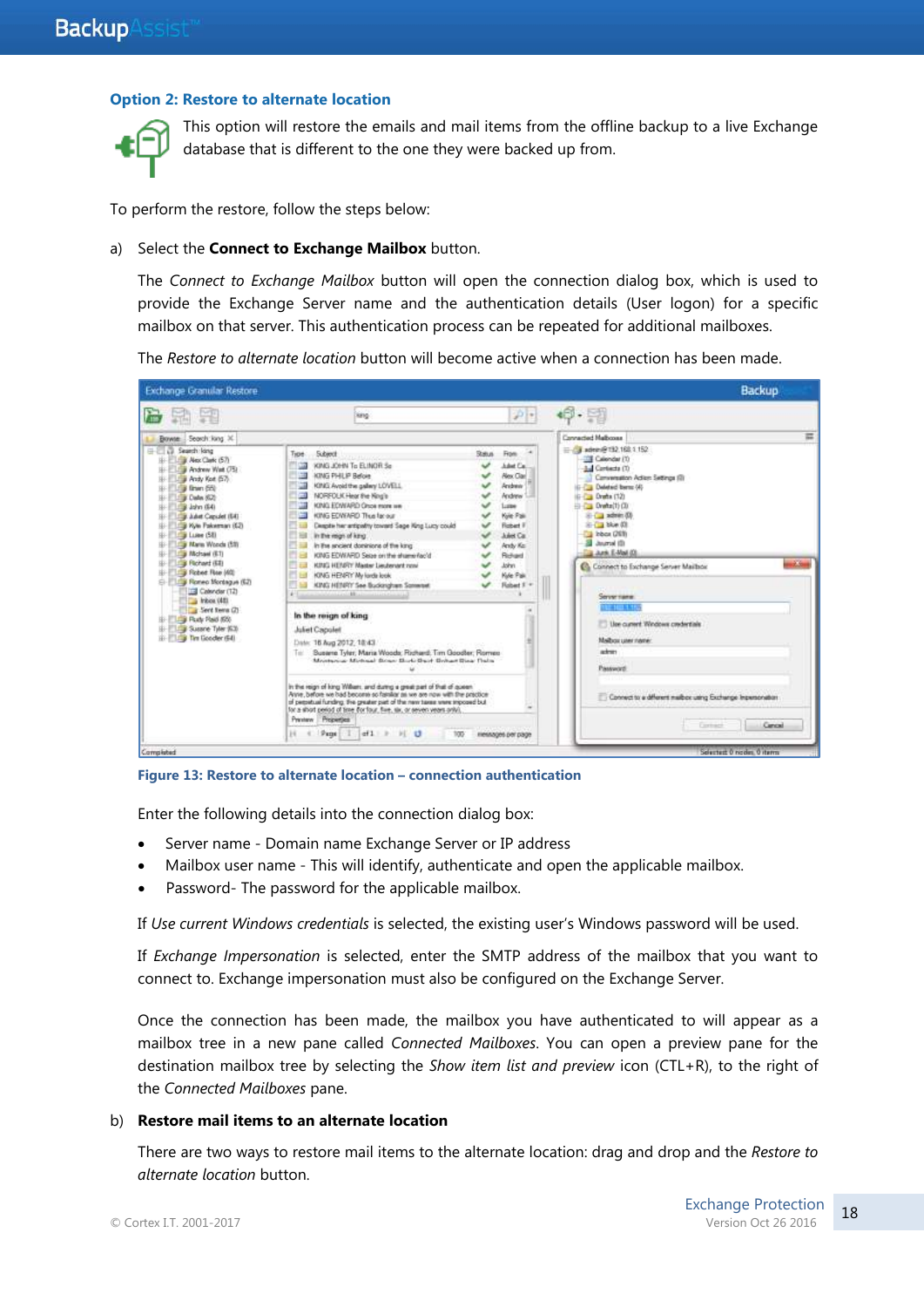#### **Drag and drop**

Drag and drop mail items from the backup, into the live Exchange mailbox that you connected to.

- The hierarchy of the data being dragged will be recreated inside the destination folder.
- You can create a new folder in the live mailbox by right clicking the mailbox or a folder. Note, you cannot delete or rename a folder once it has been created.



**Figure 14: Mail item selection**

#### **Restore to alternate location** button

Click the check-box next to items that you want to restore and select the *Restore to alternate location* button. A dialog box will open and allow you to select a destination folder on one of the connected mailboxes. Make your destination selection and select *OK* to begin the restore

- The data hierarchy will be restored automatically.
- The root of hierarchy is the closest common parent item.

#### **Source mail items and destination folder compatibility**

Not all types of mail items can be restore to all types of destinations folders. The following table shows the compatibility matrix of source mail item types and destination directories.

| Item type          | *Mail folder | <b>Journals</b> | <b>Notes</b> | <b>Contacts</b> | <b>Calendar</b> | <b>Tasks</b> |
|--------------------|--------------|-----------------|--------------|-----------------|-----------------|--------------|
| Message            | $\checkmark$ |                 | $\mathbf{v}$ |                 |                 | $\mathbf{v}$ |
| Journal            | v            | v               |              |                 | v               |              |
| <b>Sticky Note</b> |              |                 |              |                 | $\mathbf{v}$    |              |
| Contact            | N            | N               | N            |                 | N               | N            |
| Calendar           | N            | N               | N            | N               |                 | N            |
| Task               | N            | N               | N            | N               | N               |              |

\* The *Mail folder* includes Deleted Items, Drafts, Inbox, Junk, Outbox and Sent.

If some or all of the selected items cannot be restored (using drag and drop or clicking the *Restore to alternate location* button) to the destination folder, then an error message will be displayed.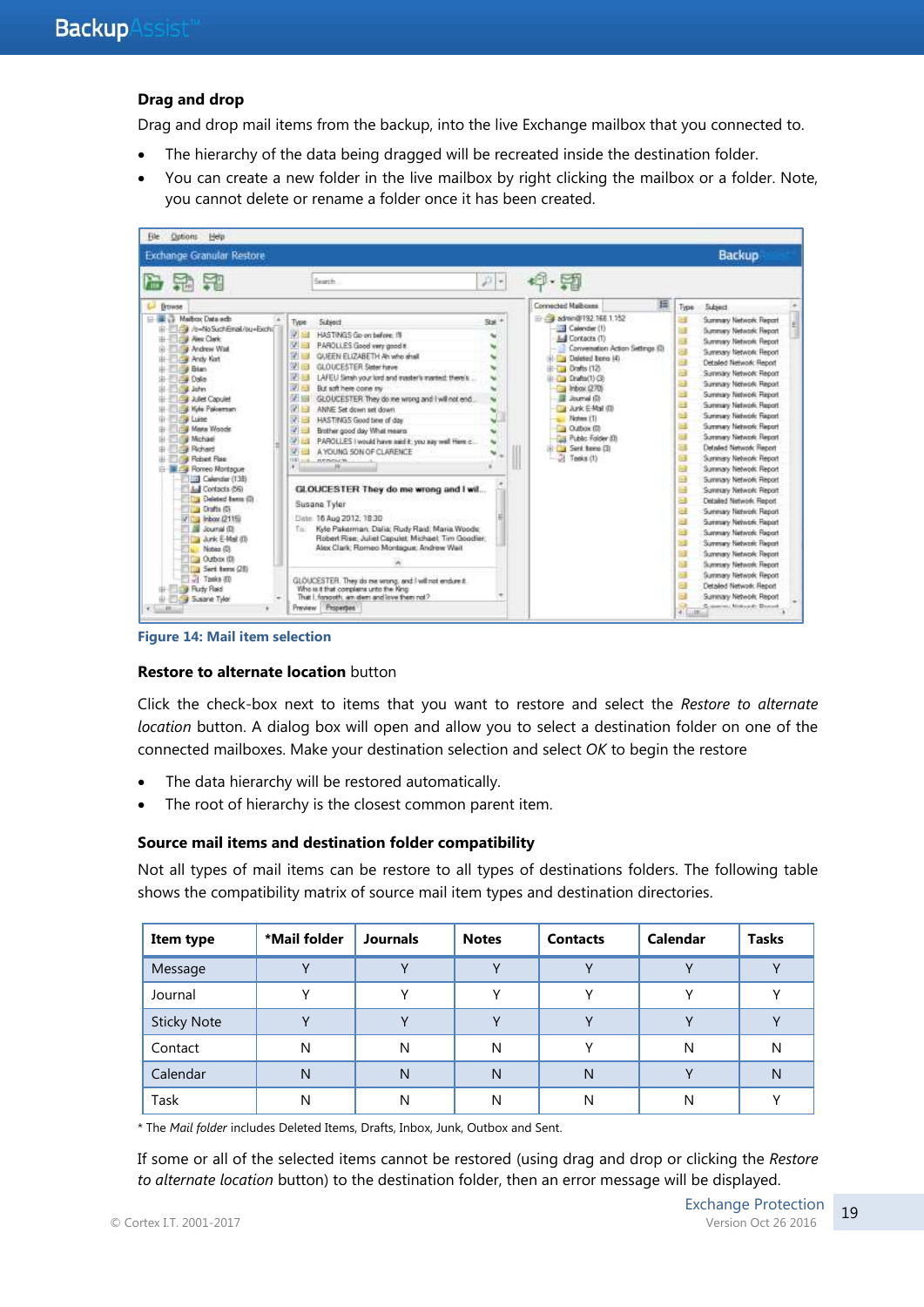#### **Option 3: Export to PST**



Export to PST will save your selected data in a PST file, which can be opened by outlook to access the mail items.

To perform the export, follow the steps below:

#### a) **Confirm the Personal Storage Table (PST) format**

You can choose *Unicode* or *ANSI* encoding for the PST output file using the *Options* menu.

The *Exchange Granular Restore* console exports each mailbox into a separate .pst file named: "Restore NNN <Mailbox Name>[ VVV]. pst", where NNN is the current recovery session identifier and VVV is the volume number, in case the PST file has to be written in more than one volume.

With large exports, there can be more than one PST file. Additional files are created automatically when the file size limit is reached. The size limit depends on the output file encoding.

- For ANSI PST files, the size limit is 1 GB.
- For Unicode PST files, the size limit is 10 GB.
- A maximum of 15,000 messages can be restored into the PST file.
- When this limit is reached, an additional PST file is created.

#### b) **Select the ,** *Export to PST* **button**

This button will become active once the mail items have been selected.

#### c) **Select the destination.**

You will be asked to select a folder or create a new folder. After selecting the new or existing folder, the export will begin.

You will be shown a progress window during the export. The window shows the number of saved mailboxes, folders and messages. The export can be cancelled by clicking the *Stop Export* button. If you close the progress window, it can be opened again by clicking the status panel's progress bar.

| Selected data will be saved into .pst file(s). To start the export select the<br>destination folder or create a new one and click OK. The export process will start<br>immediately. |              |
|-------------------------------------------------------------------------------------------------------------------------------------------------------------------------------------|--------------|
| <b>Recycle Bin</b>                                                                                                                                                                  |              |
| <b>DOCS</b>                                                                                                                                                                         |              |
| EGR                                                                                                                                                                                 |              |
| <b>EGR</b>                                                                                                                                                                          |              |
| <b>EGR-wireframe</b>                                                                                                                                                                | Ξ            |
| mail                                                                                                                                                                                |              |
| mail items restored                                                                                                                                                                 |              |
| <b>NEW HELP</b>                                                                                                                                                                     |              |
| <b>PST</b> Encoding:<br>Unicode                                                                                                                                                     |              |
| <b>Make New Folder</b>                                                                                                                                                              | Cancel<br>ОК |

The items selected (even if you only selected one item) will be exported as a PST file.